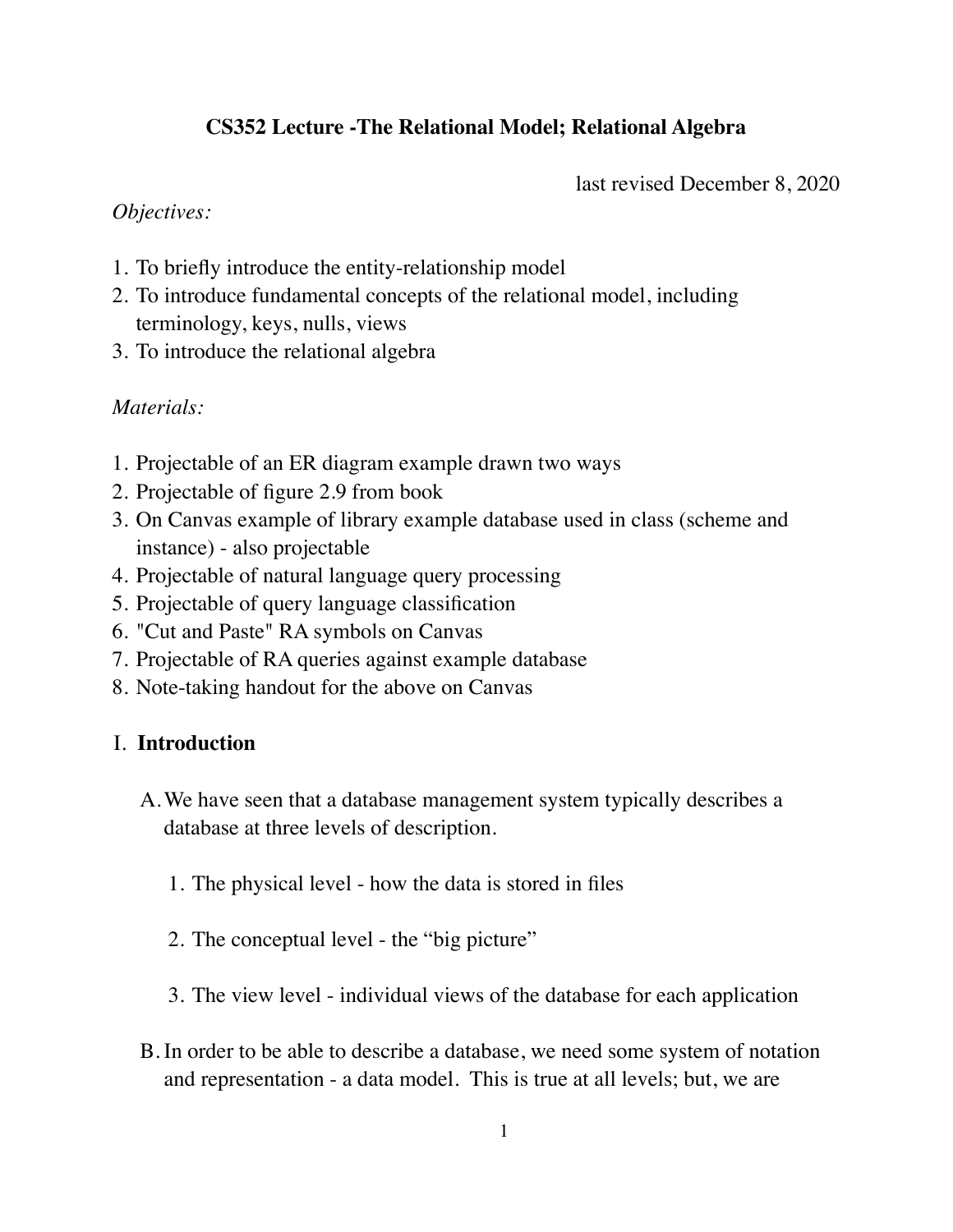particularly concerned with description at the conceptual and view levels. We must describe two things:

- 1. Data objects
- 2. Relationships between data objects
- C. We noted last time that, historically, there have been five major types of data model - all of which are represented by DBMS's in use today, though two are mostly in legacy systems:
	- 1. The hierarchical model (largely obsolete, but still used in some legacy systems -we will not look at)
	- 2. The network model (largely obsolete, but still used in some legacy systems -we will not look at)
	- 3. The relational model (the dominant model, and the focus of much of the course). We will begin talking about it today.
	- 4. Various object-oriented and object-relational models (we will look at briefly in this course)
	- 5. Various semi-structured models used in situations where performance is critical (we will look at briefly in this course)
- D. There is another model, called the entity-relationship model, which is is not, per se, a basis for commercial products; but it is a very useful tool for DESIGNING databases. The ER model utilizes a diagrammatic notation, known as an ER diagram. Here is an example, using one of several different notations that are used for ER diagrams: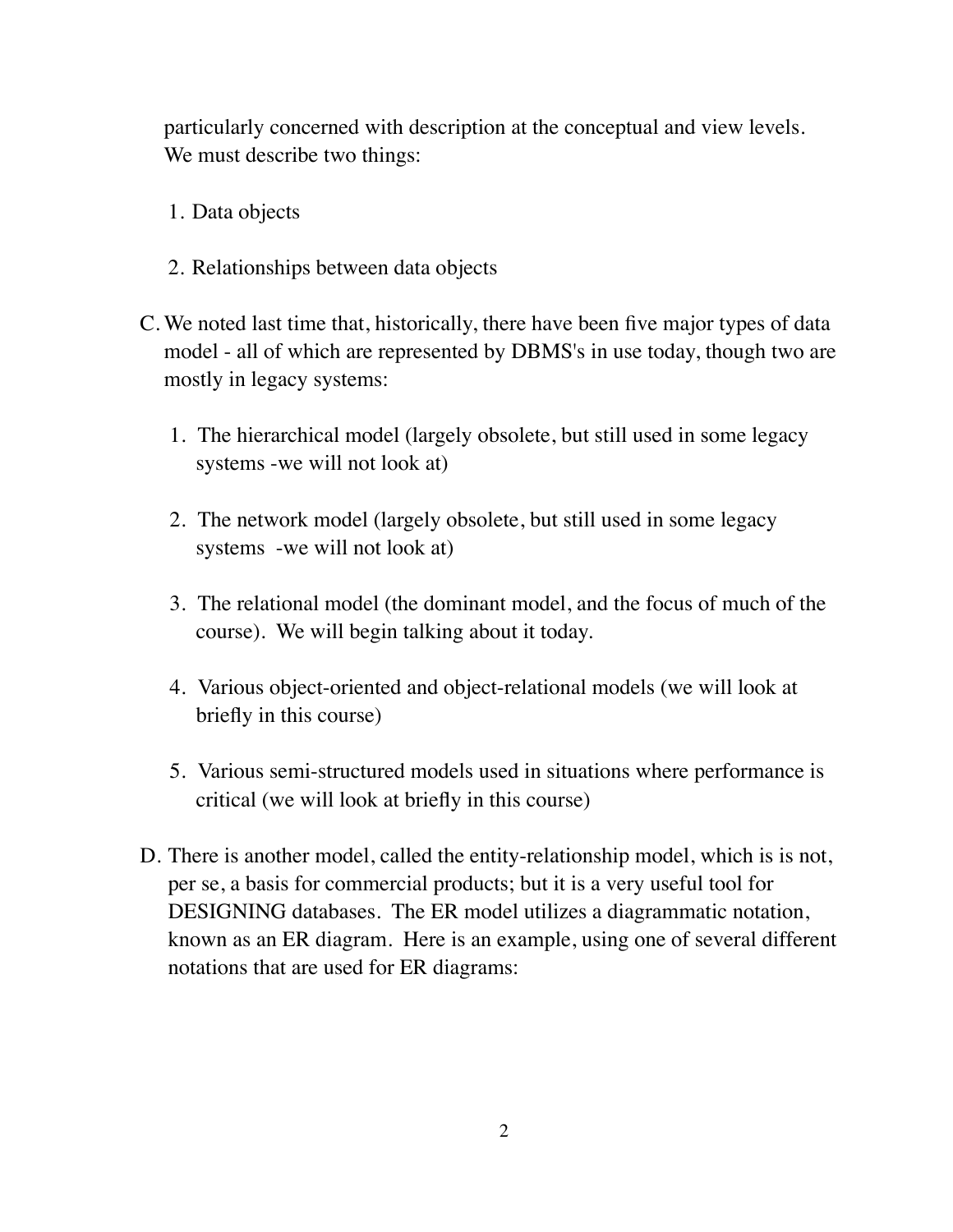

Can also be drawn this way:



PROJECT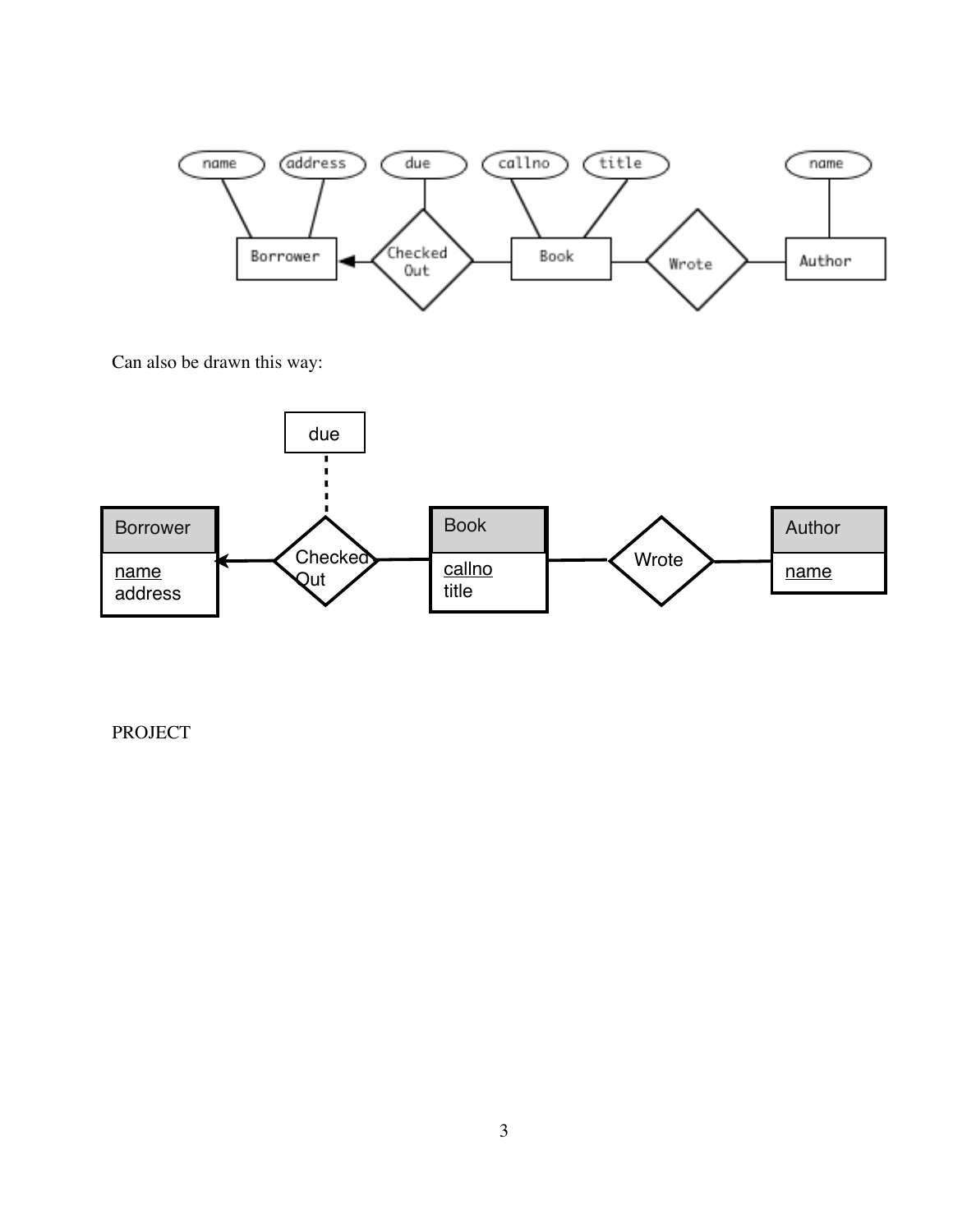- 1. An ER diagram incorporates the following elements:
	- a) Entity an entity is an object that we wish to represent information about.

Example in the above: Borrower, Book, Author

b) Relationship - a relationship is some connection between two or more entities:

Examples: In the above, the "Checked Out" relationship between a borrower and a book; the "Wrote" relationship between a book and its authors.

- c) Attribute Individual facts that we store concerning an entity or relationship.
	- (1)Example: In the above, we record for a Book entity its call number and title. (In practice, we'd record a lot more as well)
	- (2)Example: Relationships do not always have attributes, but sometimes they do. CheckedOut has a DateDue attribute, while Wrote has no attributes.
- 2. Note two ways of drawing. (There are actually more we will talk about later!)
- 3. While all the data models represent entities in roughly the same way as a sequence of records in a file - each representing one entity - one of the key distinctions between the various models is how they represent relationships.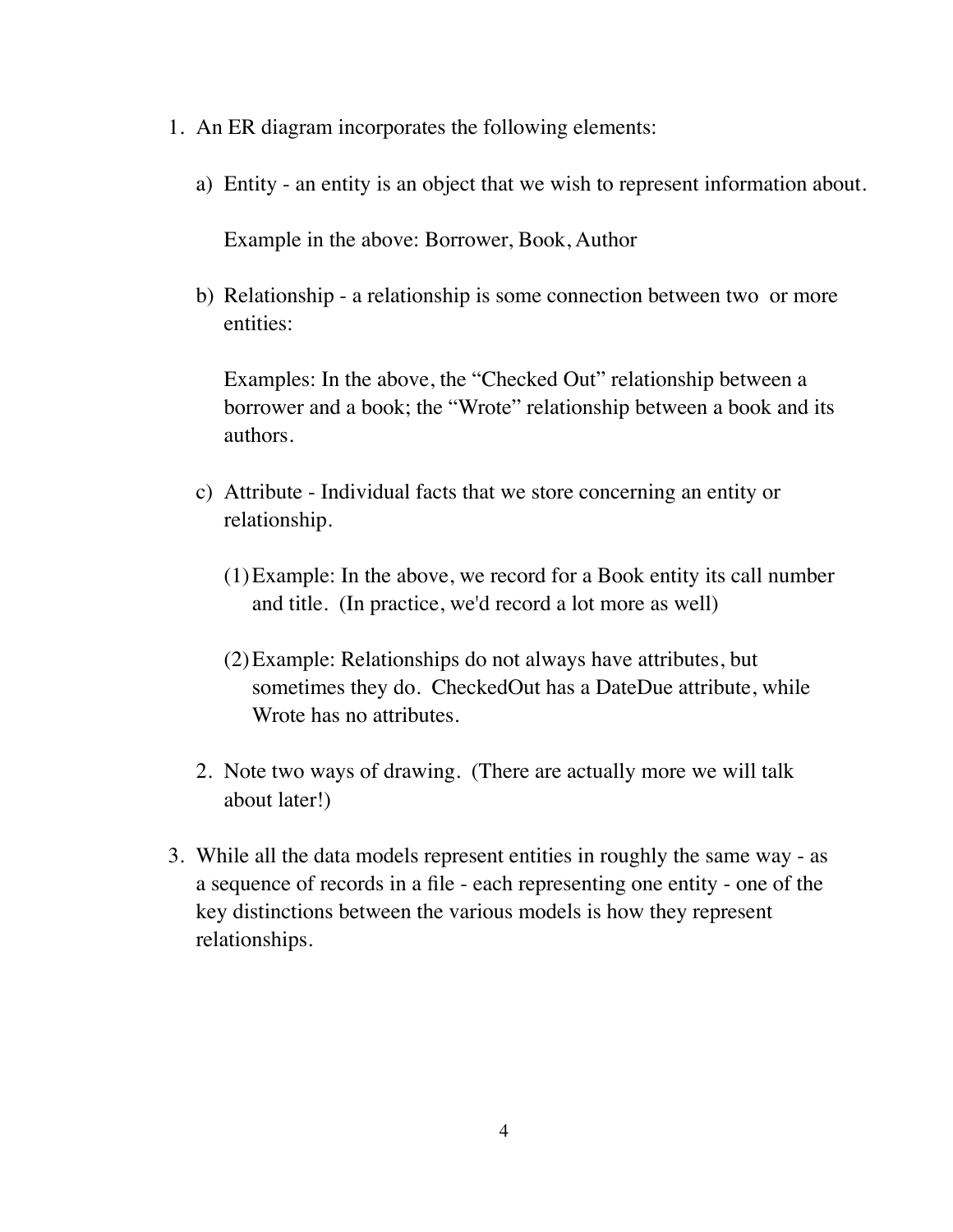## **II. The Relational Model**

- A. The Relational Data Model is the predominant data models used for commercial DBMS's. Although it was first proposed in the 1970's, it has been the subject of intensive research that continues to today, and has become the dominant model in actual use. It will, therefore, be the major focus of this course.
- B. One of the major advantages of the relational model is that it has a solid mathematical foundation. The relational model is based on the mathematical theory of relations. As a result, a large body of mathematical tools is available to support work with this model.
- C. The Relational Model represents both entities and relationships the same way, via tables.
	- 1. This means that the relational model draws no distinction between entities and relationships; both are simply tables as far as the relational model is concerned, and are processed in exactly the same way.
	- 2. However, a distinction between entities and relationships can be useful in the process of designing a database scheme. Thus, one can use the entity-relationship model as a design tool, with the relational model serving as a means of implementation. The conversion from design to implementation is straight-forward since both entities and relationships can easily be represented by tables. (We will look at this more formally when we talk about database design.)
	- 3. One important requirement in the relational model is that the relational model requires that attributes (table columns) be *atomic* and *singlevalued.*
		- a) The former requirement can be easily met by allocating one table column to each component of a composite attribute.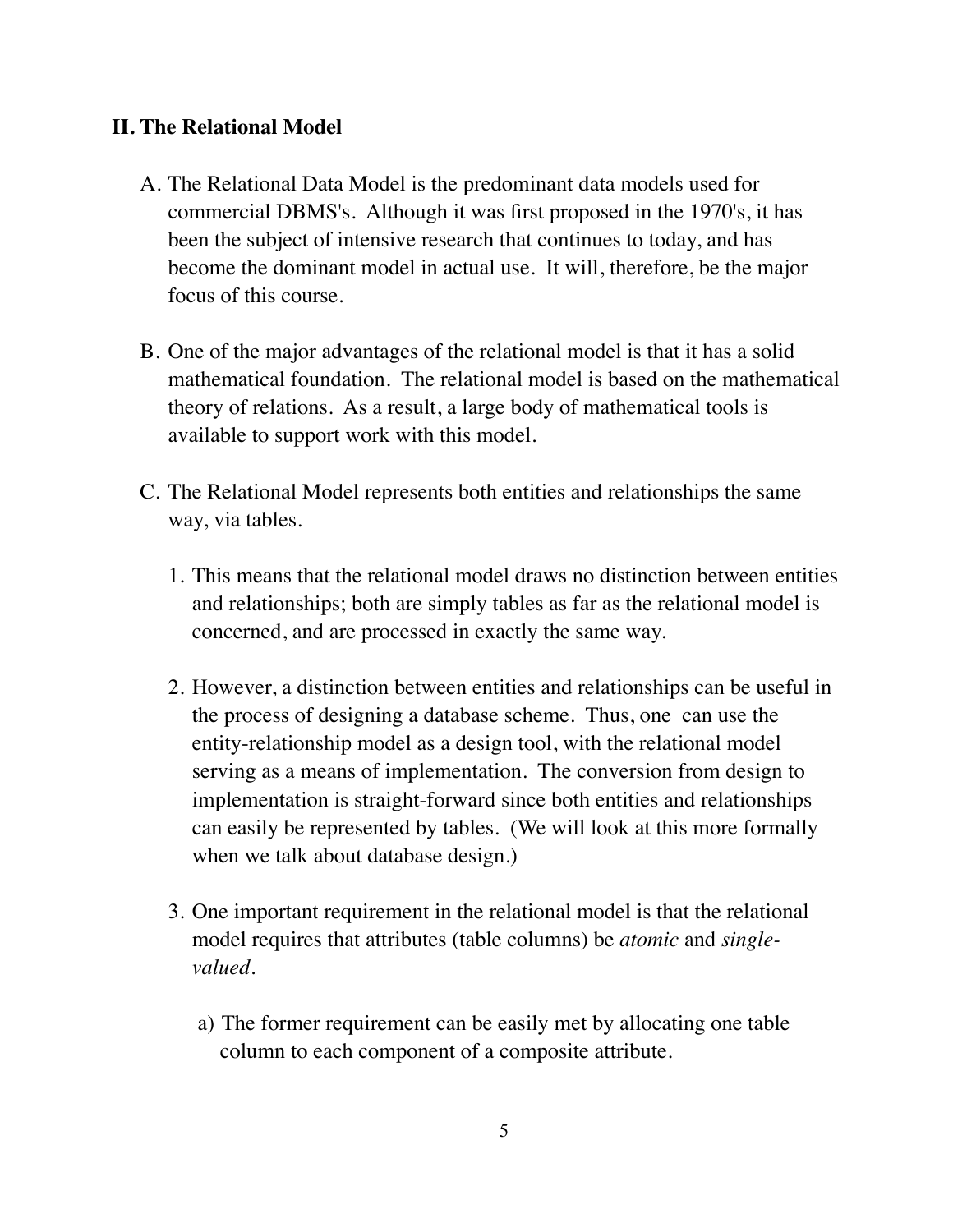Example: A person's address is not atomic. In the US, we normally consider it to consist of a street address, city, state, and ZIP code. Therefore, in setting up a relation scheme for a person, we will generally have separate attributes for each. (Sometimes even two attributes for street address, separating it into the street address proper and an apartment number or the like.)

b) The latter requirement may necessitate creating a separate table to store the different values of a multivalued attribute - we will discuss this further when we discuss multivalued dependencies in connection with database design.

Example: Many people have more than one phone number. In a relational database, we would need to use a table to store phone numbers, rather than having a phone number attribute that stores an array of values.

- (1)Historically, the need to do this which led to searching multiple tables - had performance implications which led to the earlier models persisting.
- (2)A lot of work has gone into indexing strategies to produce major improvements in the performance of relational systems, to the point where they now dominate the database world.
- (3)While modern relational database systems generally give very good performance, for extremely large datasets efficiency considerations have led to the rise of some non-relational models we will look at near the end of the course.
- D.We looked at relational databases briefly in CPS221. Some of what we look at here will be review of concepts we saw then (just in case someone might have forgotten something - which would never happen, of course :-) but much of what we will discuss here will be new.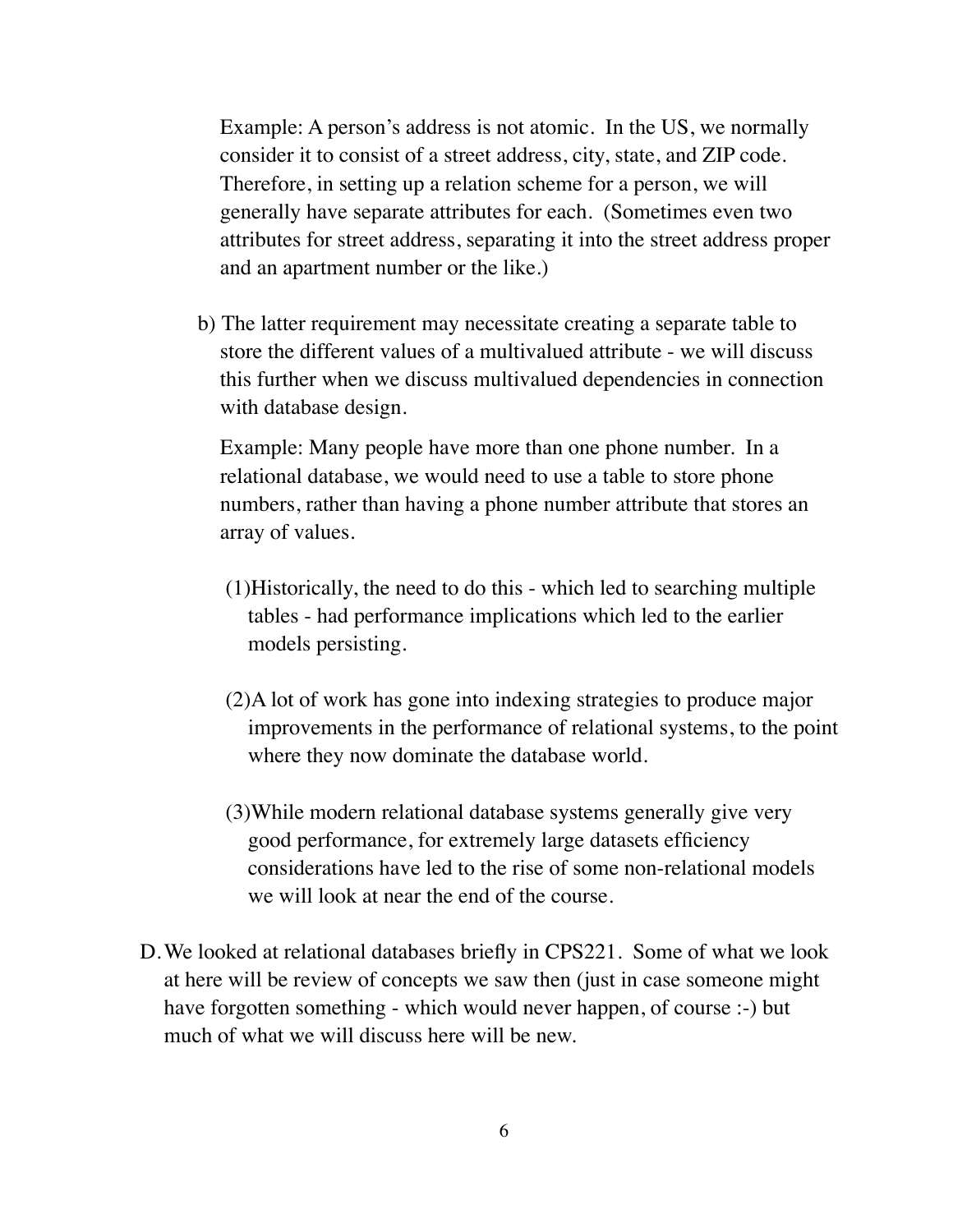## III.**Basic Terminology**

- A.Because the relational model is grounded in the mathematical theory of relations, writers often use mathematical terms when discussing the relational model. However, since mathematical terminology can be intimidating to some, there is an alternate, non-mathematical set of terms that can also be used.
- B. Terminology drawn from mathematical relations
	- 1. A relational database is a collection of relations.
	- 2. Formally, a relation is a set of ordered tuples of some arity.
		- a. Note that the term tuple is not as unfamiliar as it sounds. For example, if a woman gives birth to two children, we say she has had twins; but if she has five, we say she has had quintuplets; if six, sextuplets etc.
		- b. The arity of a tuple is the number of components in it e.g. (aardvark, anthony) is a tuple of arity 2
		- c. Within any given relation, all the tuples have the same arity.
		- d. When we say that the tuples are ordered, we mean that the order of listing the components is important - e.g.

(aardvark, anthony) is not the same tuple as (anthony, aardvark)

e. Since a relation is a set, the order of the tuples themselves is immaterial e.g. the following are the same relation

(aardvark, anthony) (elephant, emily) and (elephant, emily) (aardvark, anthony)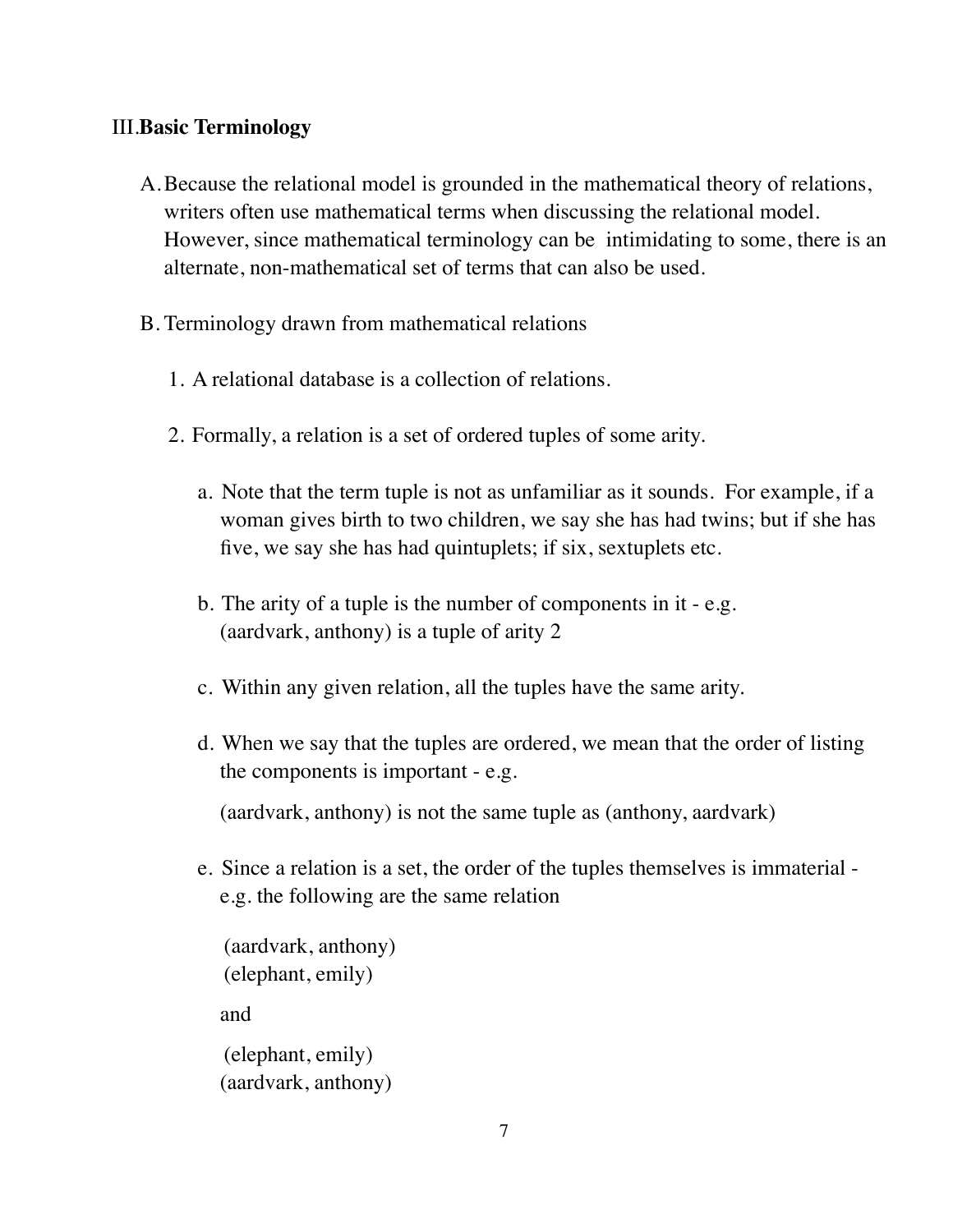- 3. The components of a tuple are generally called attributes. Mathematically, each attribute of a tuple is given a number - e.g. in (aardvark, anthony), aardvark is attribute 1 and anthony is attribute 2. (Note that, by convention, 1-origin indexing is used.) However, in relational databases, we normally give the attributes names (perhaps last name and first name, in this case.)
- 4. Further, each attribute of a tuple is drawn from a specific domain, or set of possible values.

Example: the last\_name attribute above is drawn from the set of all possible last names.

- a. In many cases, actual relational DBMS software only allows the domain to be specified in terms of a basic data type - e.g. "integer" or "string of 30 characters".
- b. Some systems do, however, allow the enforcement of domain constraints beyond basic data type.

In such a system, proper specification of domains could prevent semantic errors, such as mistakenly storing a ZIP+4 ZIP code (9 digits) into a social security number field!

5. The specification of the structure of tuples in a relation is called a relation scheme.

Example: suppose we had a relation in which the first attribute of each tuple was drawn from the set of ASCII characters and the second from the set of integers. (Perhaps this relation comprises an ASCII code table.) We could describe the relation scheme for this relation as follows:

ASCII\_code\_table\_scheme = (character: char, code: integer)

(Note the analogy to a type in a programming language.)

A specific relation on some scheme is called a relation instance or an instance of that scheme

(Note the analogy to the value of a variable in a programming language)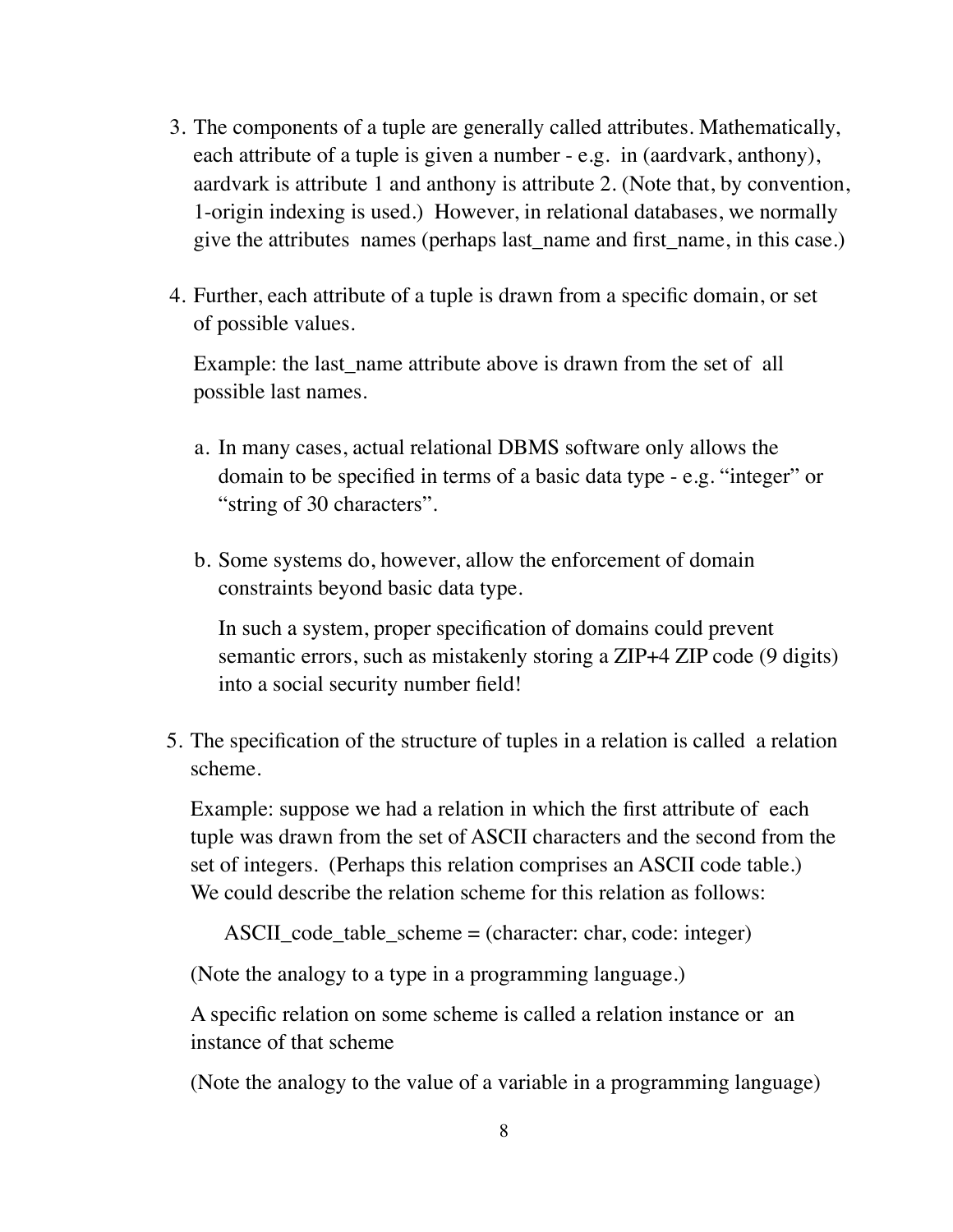6. A relation instance on some scheme is, in fact, a subset of the cartesian product of the domains of its attributes. (It can be any subset, including an improper subset or the empty subset)

Example: Suppose we had a relation on the following scheme: (One\_digit\_integer: 0..9, flag: boolean)

The domain of the first attribute would be  $\{0, 1, 2, 3, 4, 5, 6, 7, 8, 9\}$ and that of the second would be { false, true }

The Cartesian product of these domains is:

|   | false |
|---|-------|
| 1 | false |
| 2 | false |
| 3 | false |
| 4 | false |
|   |       |
| 8 | true  |
|   | rne   |

Any relation on this scheme would be a subset of this cartesian product. E.g. the table which indicates whether a given integer is odd would be the subset:

|   | false |
|---|-------|
| 1 | true  |
| 2 | false |
| 3 | true  |
| 4 | false |
|   |       |
| 8 | false |
|   | rue   |

## C. Alternate (non-mathematical) terminology

1. We may also speak of a relational database as a collection of tables. (A table, then is another name for a relation.)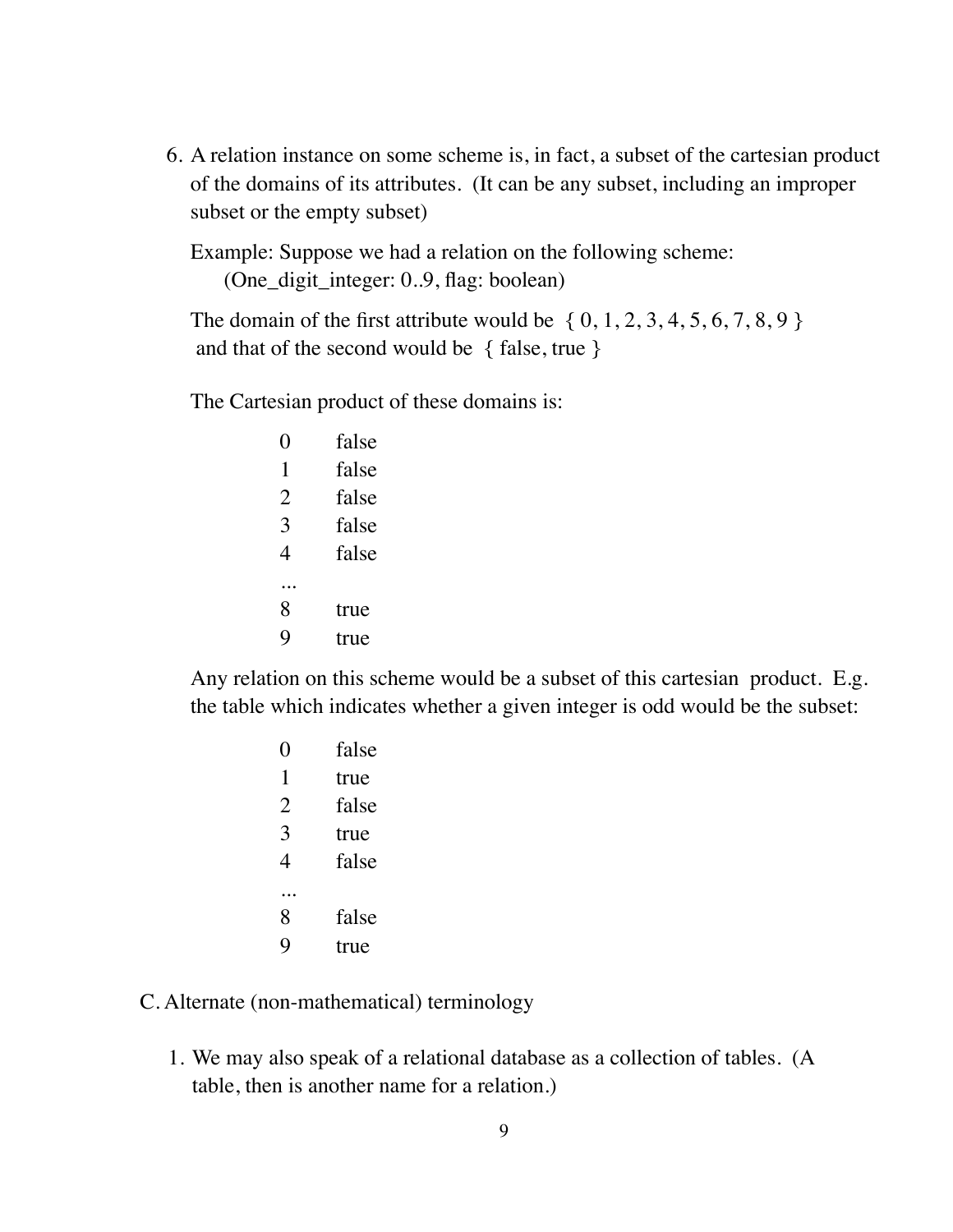2. Each table, in turn, consists of some number of rows and columns. (A row, then, is another name for a tuple; and a column is another name for an attribute.)

The relation-scheme is often represented as headings on the columns - e.g.

last name first name aardvark anthony cat charlene

## D.Keys

- 1. Because a relation is a set, the tuples comprising it must be distinct (no two can be identical)
	- a. A superkey for a relation is a set of attributes which serve to distinguish any tuple in the relation from all others - i.e. each tuple in the relation will have a different set of values for superkey attributes than any other tuple in the relation.

A superkey may be a single attribute, or it may be composite (two or more attributes). (if the superkey is composite, some attributes may have the same value in different tuples as long as at least one differs so that the exact same combination does not appear more than once.).

Because a relation is a set, all of the attributes, together, will necessarily be a superkey.

- b. A candidate key is a superkey which has no proper subset that is also a superkey.
- c. A primary key is one particular candidate key chosen by the designer to serve as the basis for identifying tuples.
- 2. An essential characteristic of a database design is that every relation has a primary key (though perhaps this primary key will, in fact, be all of the attributes together.)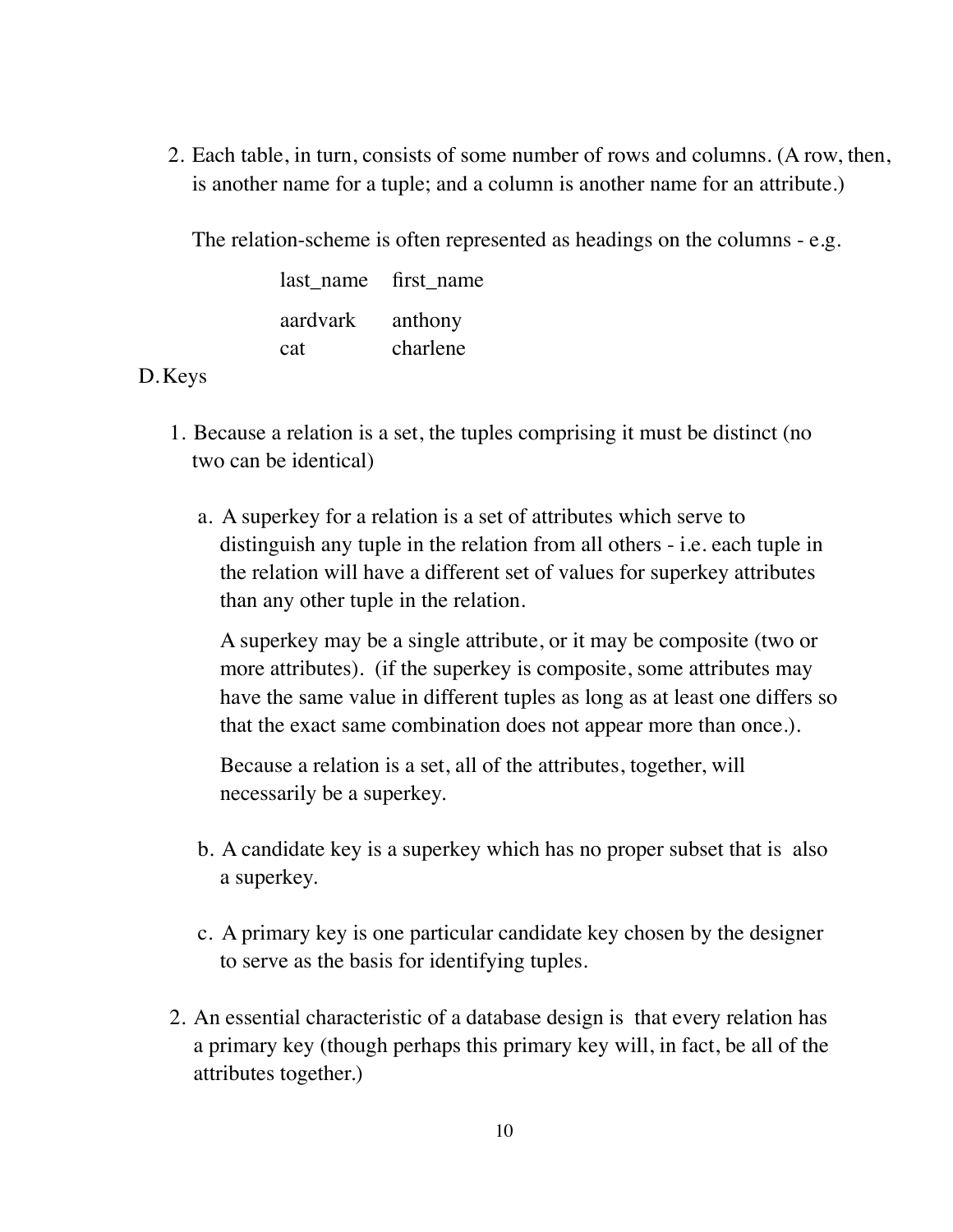- 3. Another important notion in relational database design is the notion of a *foreign key*. When a column or group of columns in one table is the primary key of some other table, we call this a foreign key (the key of some other table is present in this table.) Foreign keys are, of course, the way we represent relationships in relational tables.
- 4. It is also possible to require a reference to attributes that are not the primary key - though this is less common.
- E. Nulls
	- 1. One interesting question that arises in database design is how are we to handle a situation where we don't have values available for all the attributes of an entity.

Example: Suppose we need to add a person to a scheme that includes the phone number, but for some reason we don't know the person's phone number.

- 2. For cases like this, relational DBMS's provide a special value called NULL that can be stored in a field. When we print out the field, NULL will normally print as spaces; but storing NULL in a field is NOT the same as storing a string of spaces (i.e. the DBMS software distinguishes between NULL and " ").
- F. The scheme for a relational database can be represented in diagrammatic form by a schema diagram

PROJECT Figure 2.9 from book, Note the explicit representation for foreign keys, and the use of a double-headed arrow to represent a reference to something other than the primary key. (Sometimes in a case like this the connecting line is drawn without an arrow at all instead of a double-headed arrow)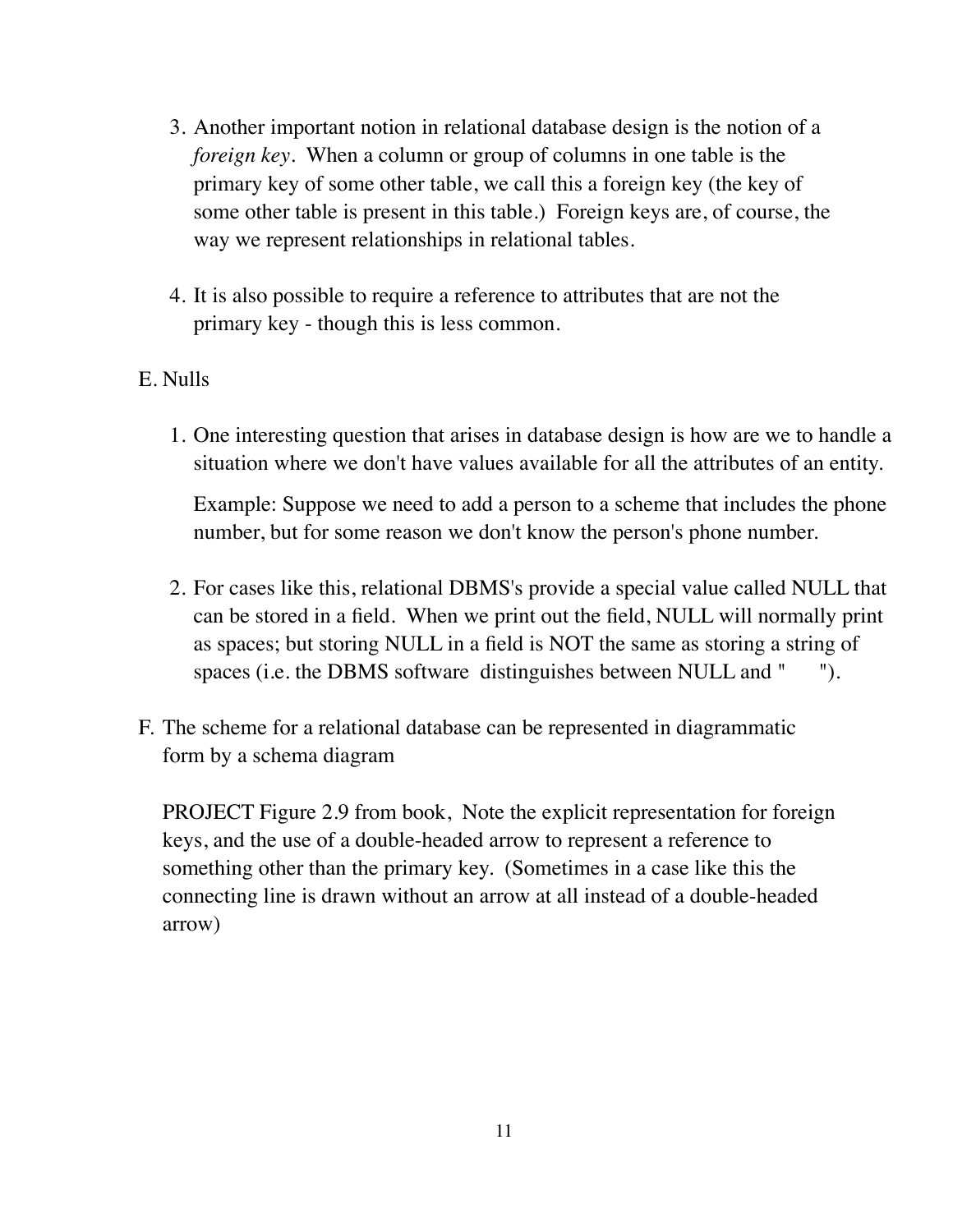# IV.**Query Languages**

A.For the rest of this series of lectures, we will make use of the following very simple example database for a small library. (This is similar to the one we used in CPS221, but has two more tables and allows illustrating several more operations.)

The structure of this database has been contrived to allow us to illustrate most kinds of query operations we might want to perform. (Relations have been kept unrealistically small, both in terms of the number of rows and in terms of the number of columns).



Schema diagram:

Simplifying assumptions for this example:

- 1) author of a book is single-valued
- 2) there is only one copy of a book with a given call number
- 3) a given book can only be on reserve for a single course
- 4) course-id is presumably a foreign key in a table not shown

Example instance: (Note: primary key attributes are underlined)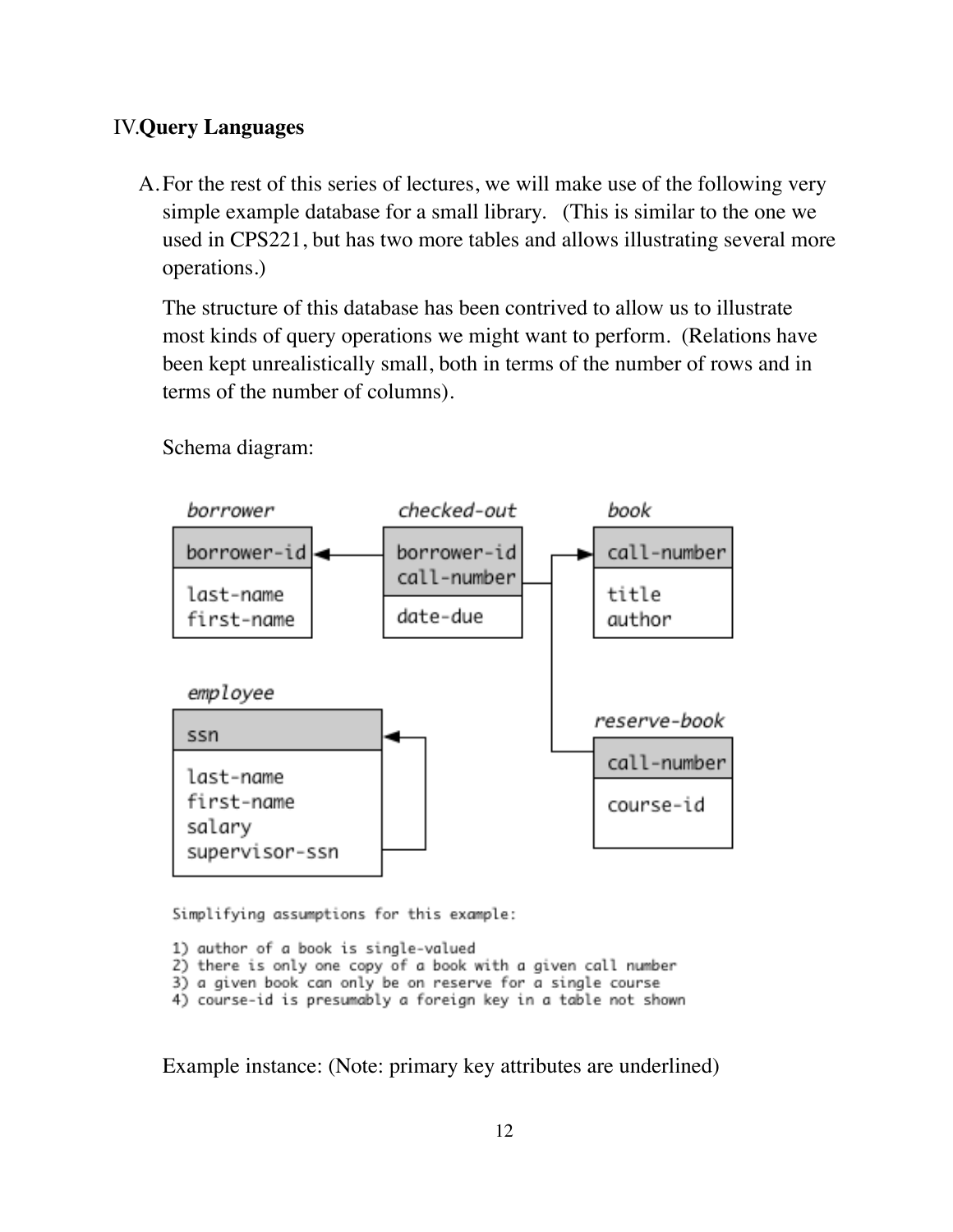borrower(borrower\_id, last\_name, first\_name) 12345 aardvark anthony 20147 cat charlene 89754 dog donna 60984 fox frederick 54872 zebra zelda book(call\_number, title, author) QA76.093 Wenham Zoo Guide elephant RZ12.905 Fire Hydrants I Have Known dog LM925.04 21 Ways to Cook a Cat dog AB123.40 Karate koala checked\_out(borrower\_id, call\_number, date\_due) 89754 RZ12.905 11-10-02 89754 LM925.04 11-10-02 20147 AB123.40 11-15-02 reserve\_book(call\_number, course\_id) QA76.093 BY123 AB123.40 PE075 employee(ssn, last\_name,first\_name, salary, supervisor\_ssn) 123-45-6789 aardvark anthony \$40000 null 567-89-1234 buffalo boris \$30000 123-45-6789 890-12-3456 elephant emily \$50000 123-45-6789 111-11-1111 fox frederick \$45000 567-89-1234

PROJECT - SHOWING CONTENT AND SCHEME AND REFERENCE COPY ON CANVAS

B. One of the main reasons for having a database is to be able to answer queries, such as the following that might be posed against our example. (Some of these are ones used in CPS221, but others involve more advanced features than those discussed there)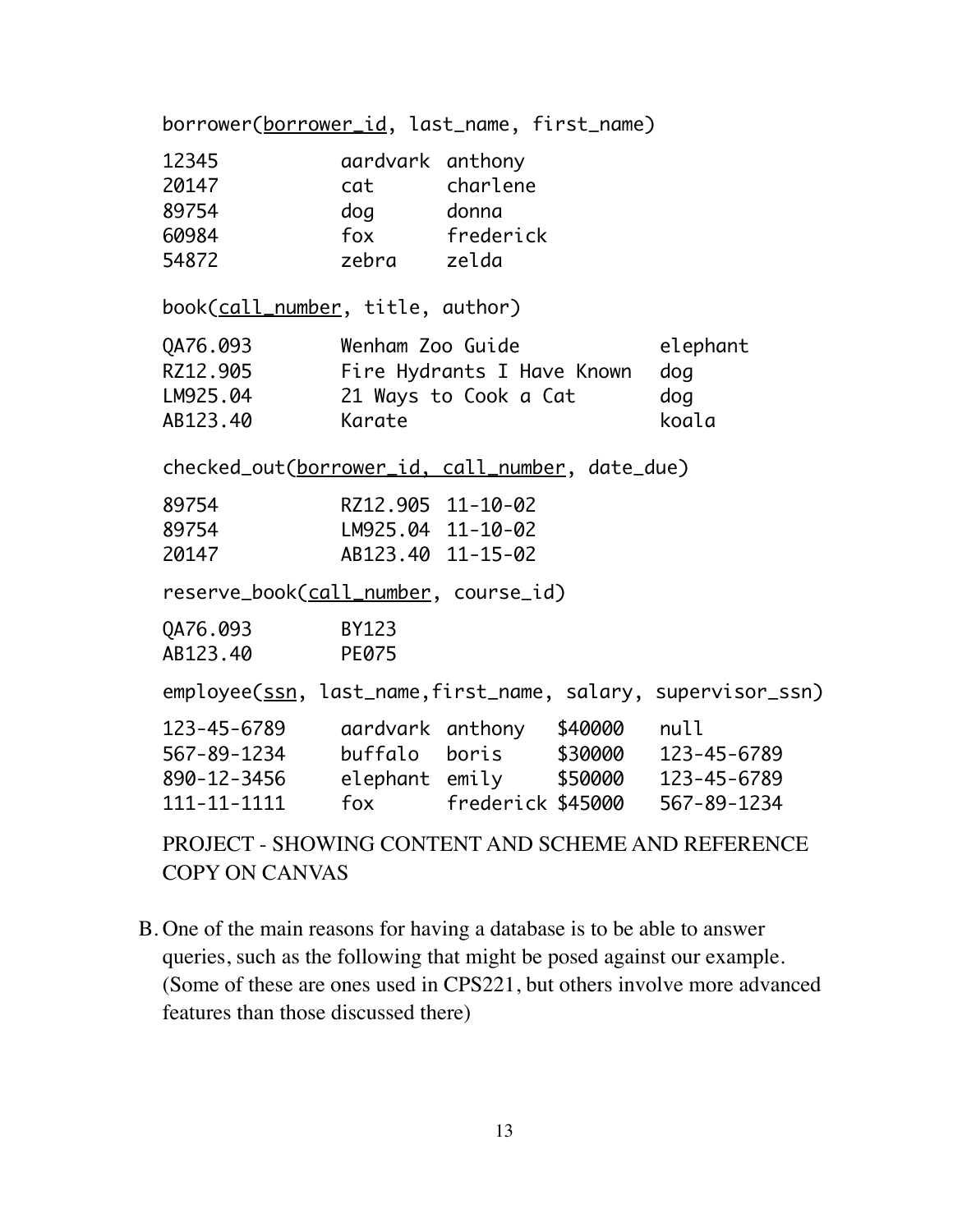- 1. Who is the borrower whose borrower id is 12345?
- 2. List the names of all borrowers
- 3. What is the title of the book whose call number is QA76.093?
- 4. List the titles of all books that are currently checked out.
- 5. List the names of all borrowers having one or more books overdue.
- 6. List the titles of all books, together with the borrower id of the person (if any) who has the book out.
- 7. List the names of employees together with their supervisor's name.
- 8. List the names of all employees who earn more than their supervisor.
- 9. List the names of all people connected with the library whether borrowers, employees, or both.
- 10.List the names of all borrowers who are not employees.
- 11.List all books needed as course reserves that are currently checked out to someone.
- 12.List the call numbers of all overdue books, together with the number of days they are overdue.

(When we get to SQL we will look at some other examples)

Queries such as these are termed natural language queries. Of course, most commercial DBMS's cannot accept queries like this, though natural language query capability is an area of work in AI. Instead, most DBMS's use a more formal query language. Even those with natural language capabilities typically consist of a regular query language plus a natural language front end - e.g.

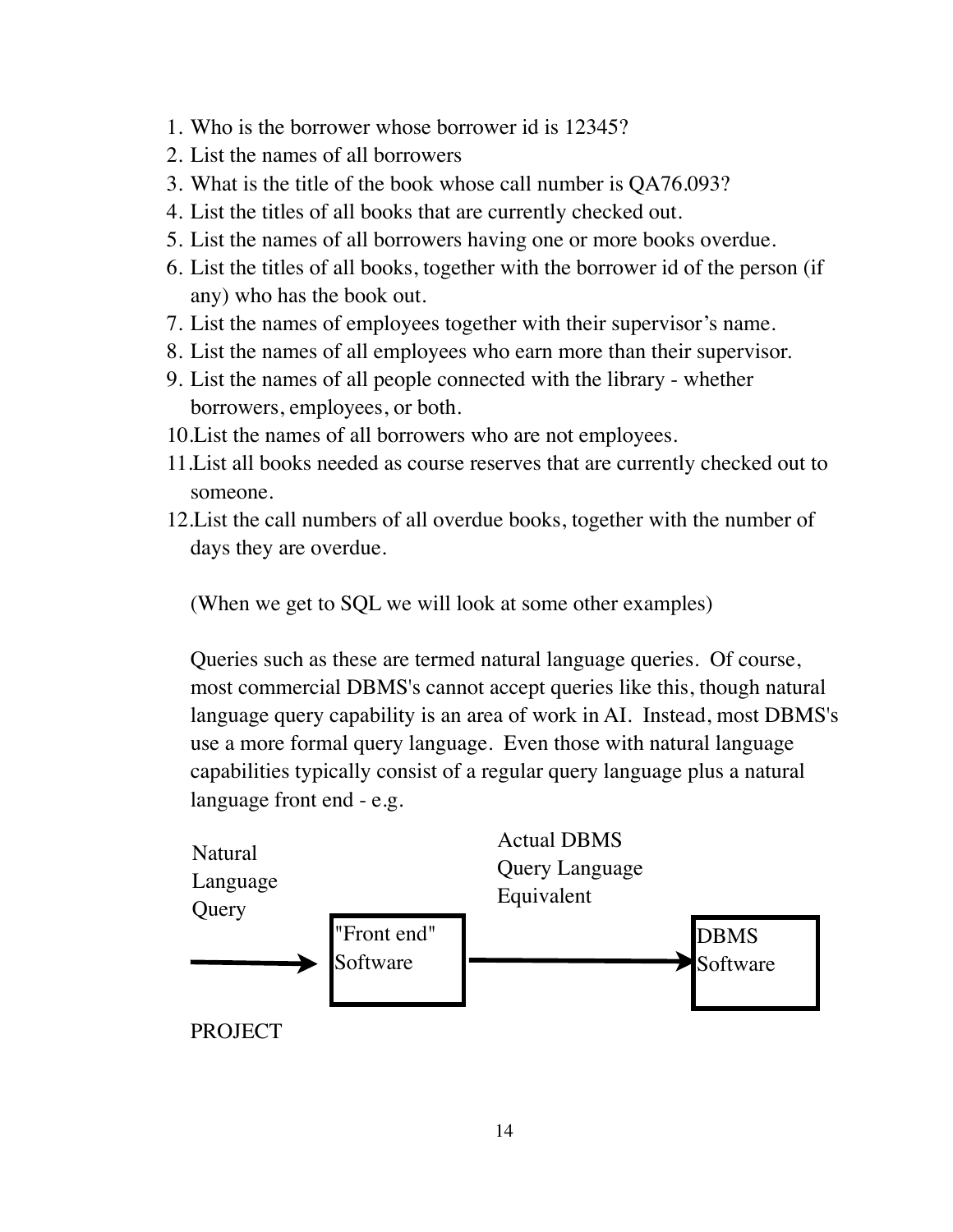- C. Actual queries against a database are expressed in a query language, which is of one of two kinds:
	- 1. A formal query languages using mathematical notation is used for theoretical work. Typically, a query written in a formal query language is not readily understandable to a typical user.
	- 2. A commercial query language is a query language used by actual DBMS's.
	- 3. Though commercial languages are what is used in actual DBMS applications, formal languages are worthy of some study:
		- a. All commercial languages build on underlying formal language concepts.
		- b. Formal languages provide a vehicle for research (especially the proving of various theorems) that generates results useful in the development of commercial languages.
- D.Both formal and commercial query languages are of two general types: procedural and non-procedural. (The 7th ed of the book uses different terminology - functional and declarative - but the idea is the same and I will stick with the older terms for clarity)
	- 1. A procedural language requires the user to spell out the series of steps needed to satisfy his query.
	- 2. A non-procedural language allows the user to simply specify what he/she wants, with the DBMS figuring out the steps needed to get it.

Example (from a different realm): Suppose one wanted to find the roots of the following equation:

$$
x^2 + 3x + 2 = 0
$$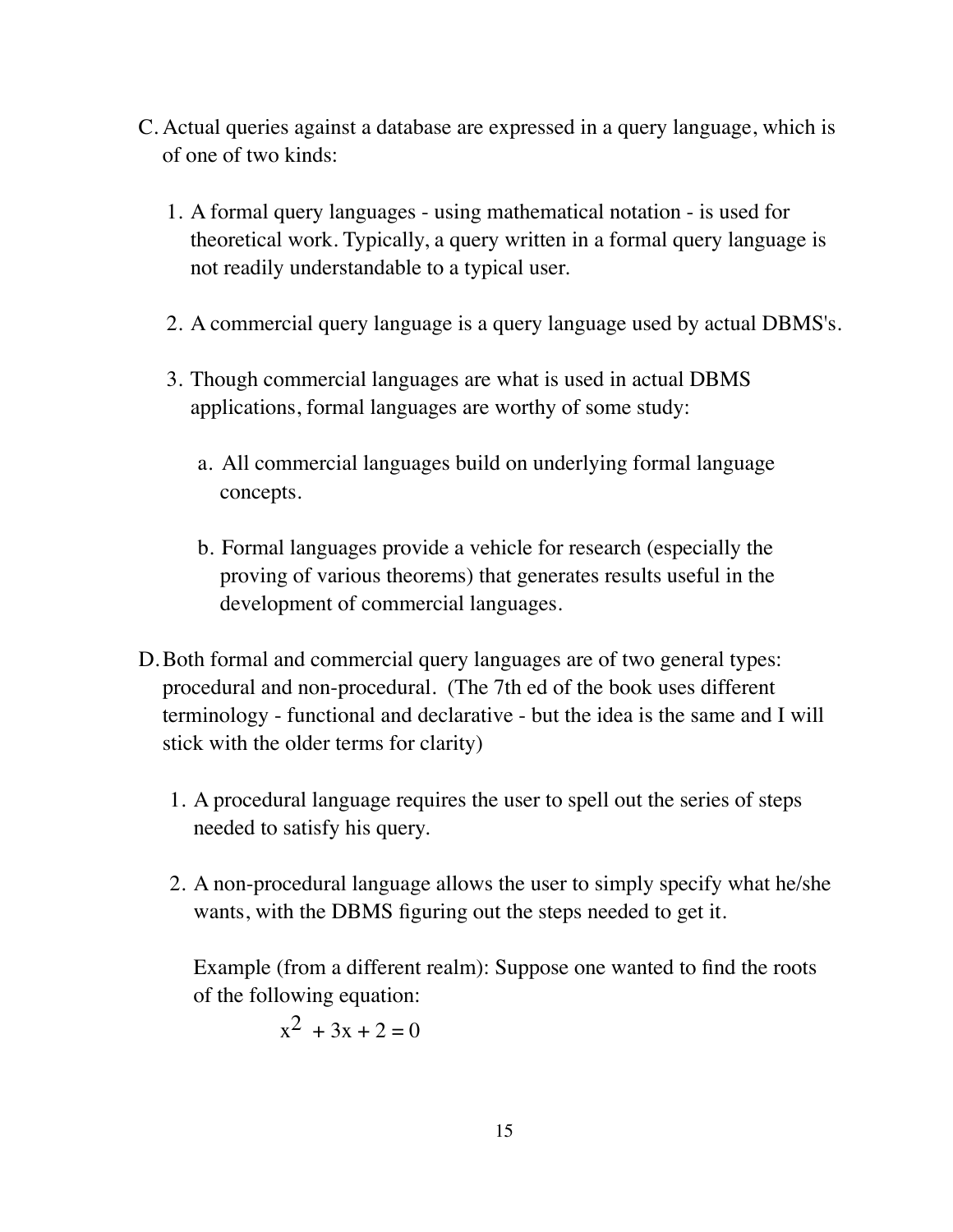- a) In a non-procedural language, one would simply specify the equation and indicate in some way that an appropriate value of x is wanted. ("Find the value of x such that  $x^2 + 3x + 2 = 0$ )
- b) In a procedural language, one would specify steps like:

Compute discriminant =  $3^2$  - 4  $*$  1  $*$  2

Compute root1 =  $(-3 + \sqrt{3} + \sqrt{3})$  / 2

Compute root $2 = (-3 - \sqrt{3})$  - sqrt(discriminant)) / 2

Note that our sample English queries were all of a non-procedural sort. A major part of the challenge in developing a natural language frontend for a DBMS is the process of converting a non-procedural query to a correct series of procedural steps if the actual DBMS query language is procedural.

E. In our study of relational databases, we will look at four query languages - one of each possible combination:

|                   | <b> Formal</b>      | Commercial |
|-------------------|---------------------|------------|
| <b>Procedural</b> | Relational Algebra  | SQL        |
| Non-procedural    | Relational Calculus | QBE        |

### PROJECT

- 1. We will look at relational algebra today, and SQL as the next major topic in the course.
- 2. We will look much more briefly at relational calculus and QBE later in the course.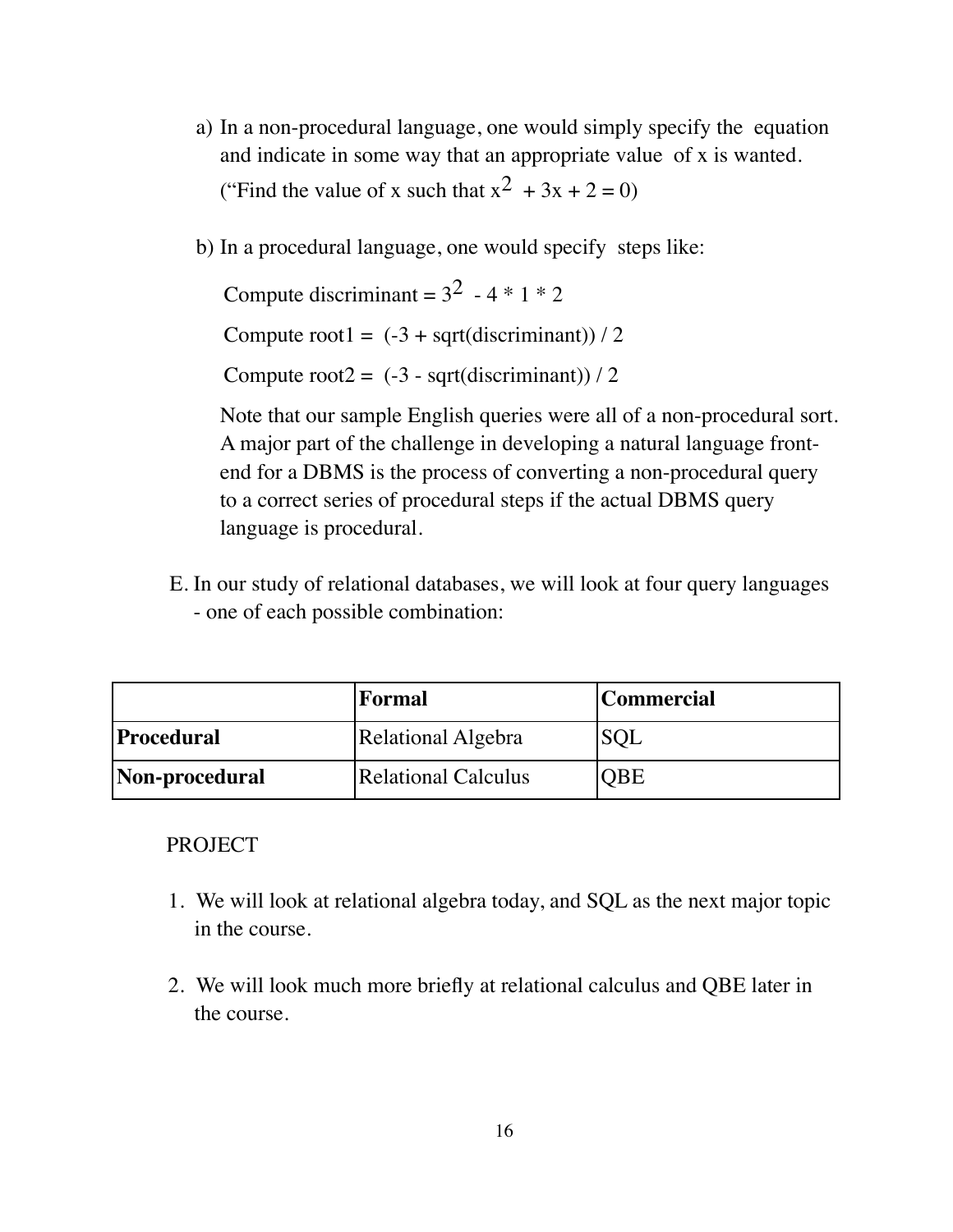# IV.**Query Operations in the Relational Algebra**

Queries in the relational algebra are formulated in terms of six basic operations on relations. Three operate on a single relation to give a new relation; and three operate on pairs of relations to give a new relation.

Relational algebra uses symbols for expressing these basic operations. When this course was offered previously, students often wrote RA expressions by hand when doing homework - but since homework is now being submitted online, it will need to be word-processed. I have placd a handout on Canvas with cut and paste versions of these symbols.

Show "Cut and Paste" handout on Canvas

A.The operation of SELECTION (denoted by the Greek letter sigma - σ) selects rows of a table that meet certain criteria. The result is a new table with (generally) fewer rows than the original table, but with the same columns.

Example: What is the relational algebra expression corresponding to our first English query: "Who is the borrower whose id is 12345?"?

*ASK*

.

σ borrower borrower  $id = 12345$ 

What is the result of this query?

*ASK*

12345 aardvark anthony

Note, then, that selection reduces the table by squeezing out rows that do not satisfy the selection condition.

PROJECT RA VERSION AND RESULTS OF THIS AN SUBSEQUENT OPERATIONS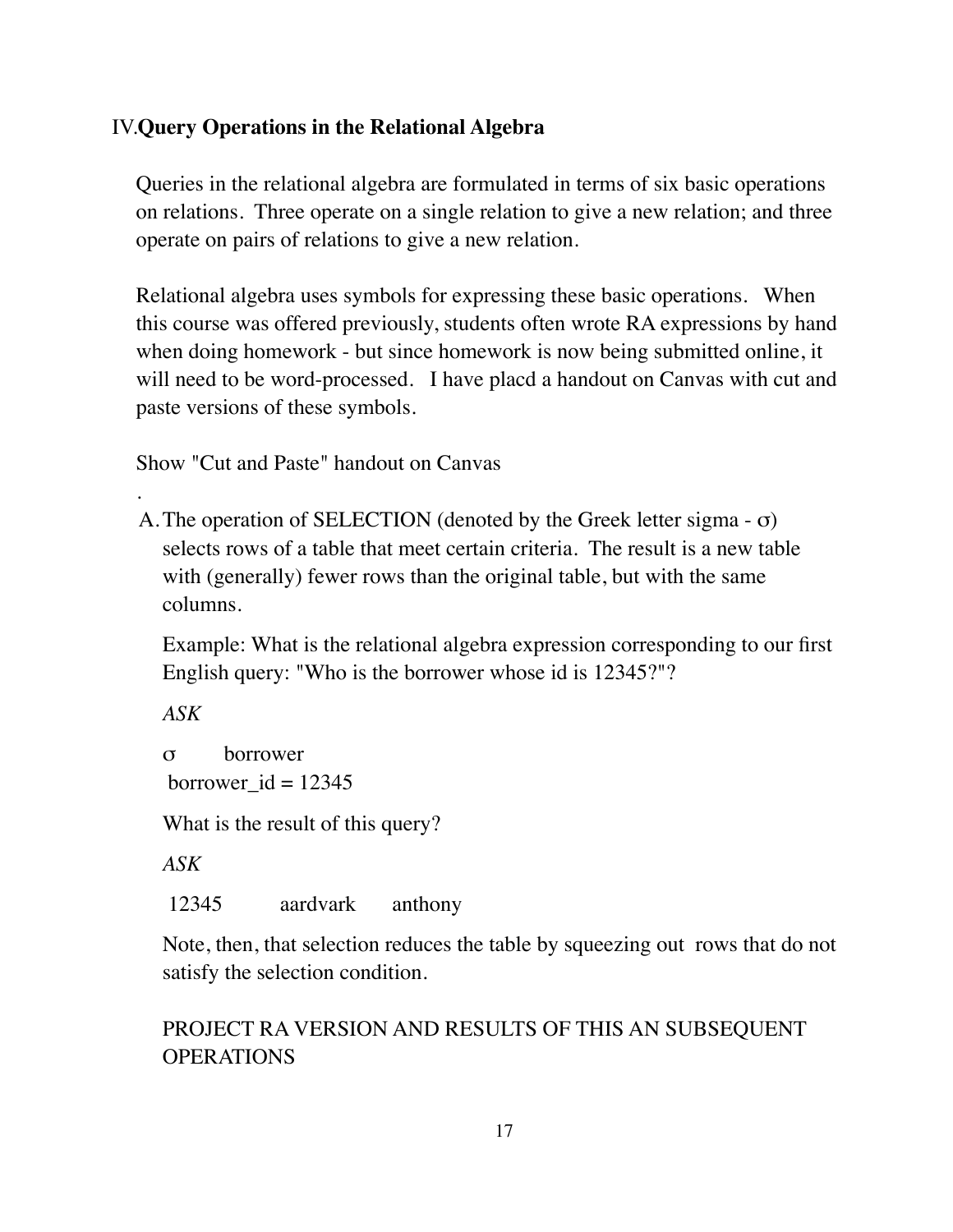B. The operation of PROJECTION (denoted by the uppercase Greek letter pi - ∏) chooses only specific columns from all the rows of a table

Example: What is the relational algebra expression corresponding to our second query: "List the names of all borrowers"?

*ASK*

∏ borrower last name first\_name

What is the result of this query?

*ASK*

| aardvark | anthony   |
|----------|-----------|
| cat      | charlene  |
| dog      | donna     |
| fox      | frederick |
| zebra    | zelda     |

Example: our third query ("What is the title of the book whose call number is QA76.093?") could be satisfied by a selection from book to get the row for the book in question, followed by a projection on the book-title attribute. (I.e. *composing* two relational algebra operations) - written as

∏ σ book title call\_number =  $QA76.093$ 

What is the result of this query?

*ASK*

Wenham Zoo Guide

Note, then, that projection reduces the table by squeezing out unwanted columns.

1. One possible problem with a projection operation is that it could produce a result with duplicate rows, by projecting out the attribute that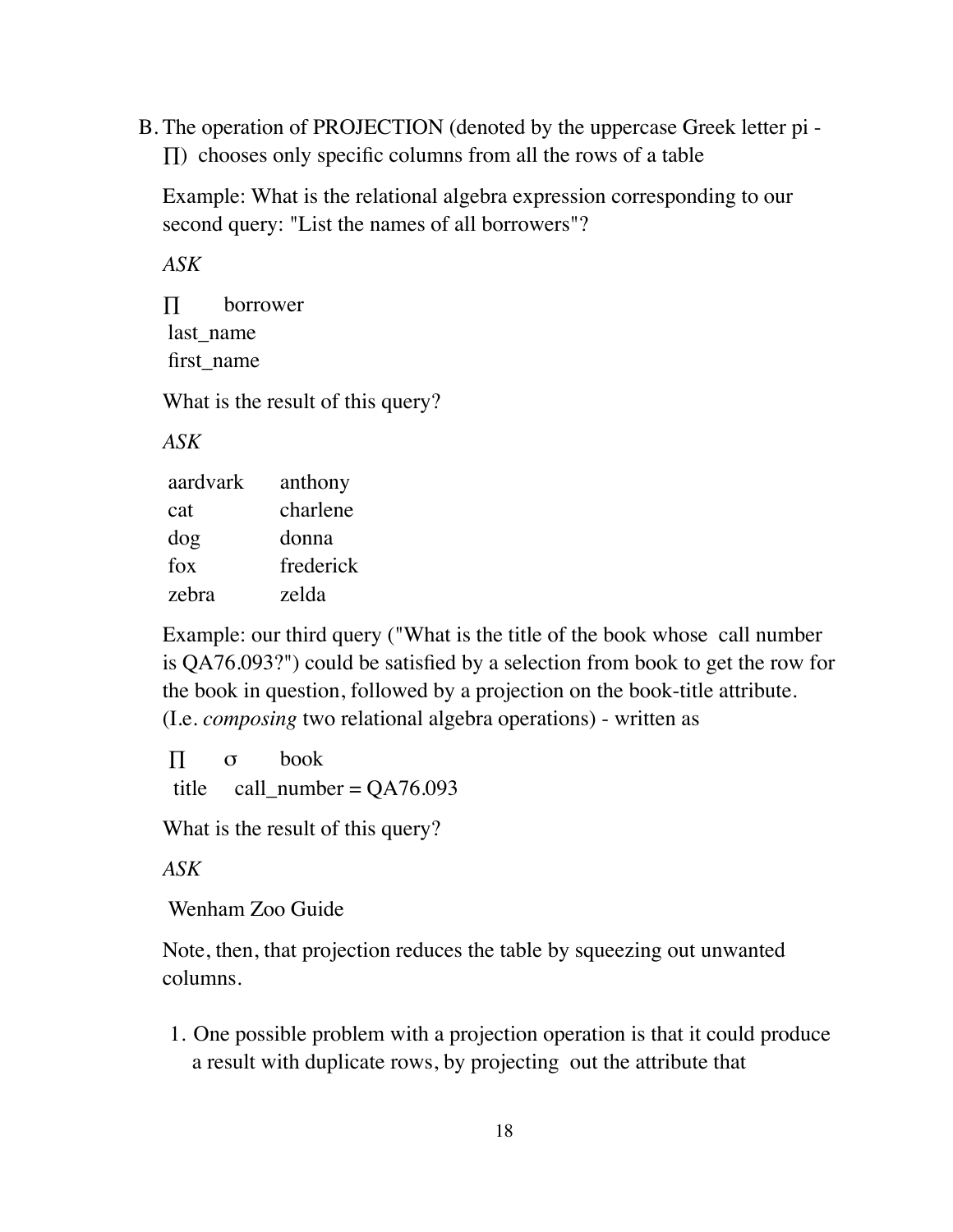distinguishes them.

Example: Project book on the author attribute. We now have two books with the same author.

This is a problem. Why? ASK

A relation is a set, and a set cannot have the same element appear twice. Thus definition of projection specifies that the result of a projection has any such duplications eliminated. That is, the projection operation can also result in squeezing rows out of the result.

- 2. However, the SQL language (which is based on relational algebra) does not do this automatically, because of the time involved - though there is a SQL query language feature to specify that duplicates are to be eliminated.
- D.The operation CARTESIAN PRODUCT or a special form of it called JOIN is used when a query involves information contained in more than one table.

Example: Our next two queries would require a join.

"List the titles of all books that are currently checked out" requires information from the checked out table (to find out the call number(s) of book(s) currently checked out) and from the book table (to get the titles)

"List the names of all borrowers having one or more books overdue" requires information from the checked\_out table (to find out the ids of borrowers having books overdue) and from the borrower table (to get their names)

- 1. There are several variants of this operation.
- 2. The cartesian product denoted by X generates all possible pairings of the rows from the two tables.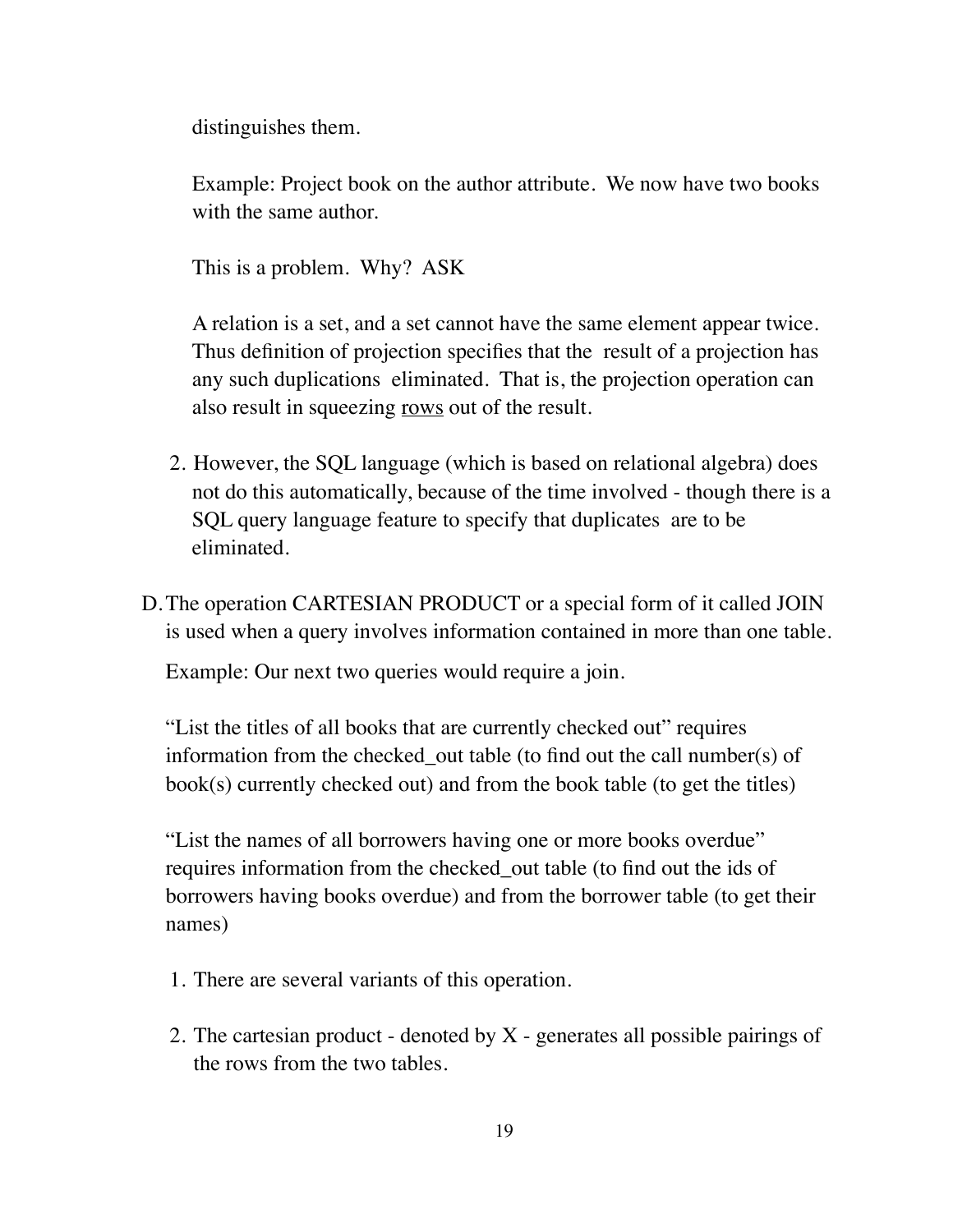Example: we could use a cartesian product as part of the performing the for the query "list the titles of all books that are currently checked out":

#### checked\_out X book

a. This produces large result

| id    | borrower call<br>number | date-due       | call<br>number | title            | author   |
|-------|-------------------------|----------------|----------------|------------------|----------|
| 89754 | RZ12.905                | $11 - 10 - 02$ | QA76.093       | Wenham Zoo Guide | elephant |
| 89754 | RZ12.905                | $11 - 10 - 02$ | RZ12.905       | Fire Hydrants    | dog      |
| 89754 | RZ12.905                | $11 - 10 - 02$ | LM925.04       | 21 Ways to Cook  | dog      |
| 89754 | RZ12.905                | $11 - 10 - 02$ | AB123.40       | Karate koala     |          |
| 89754 | LM925.04                | $11 - 10 - 02$ | QA76.093       | Wenham Zoo Guide | elephant |
| 89754 | LM925.04                | $11 - 10 - 02$ | RZ12.905       | Fire Hydrants    | dog      |
| 89754 | LM925.04                | $11 - 10 - 02$ | LM925.04       | 21 Ways to Cook  | dog      |
| 89754 | LM925.04                | $11 - 10 - 02$ | AB123.40       | Karate koala     |          |
| 20147 | AB123.40                | $11 - 15 - 02$ | QA76.093       | Wenham Zoo Guide | elephant |
| 20147 | AB123.40                | $11 - 15 - 02$ | RZ12.905       | Fire Hydrants    | dog      |
| 20147 | AB123.40                | $11 - 15 - 02$ | LM925.04       | 21 Ways to Cook  | dog      |
| 20147 | AB123.40                | $11 - 15 - 02$ | AB123.40       | Karate koala     |          |

### *PROJECT*

- i. Because the checked\_out table contains 3 rows, and the book table 4 rows, the result of the join contains  $3 \times 4 = 12$  rows.
- ii. Because the checked\_out table has three columns and the book table has three columns, the result of the join has  $3 + 3 = 6$ columns.

This will always be true for a cartesian product: the result has as many rows as the product of the numbers of rows of the two tables, and as many columns as the sum of the numbers of columns of the two tables. (For the former reason, simple join is sometimes called product or times.)

Question: For the second query - requiring a cartesian product of checked\_out and borrower) how many rows would the result table have? How many columns?

*ASK*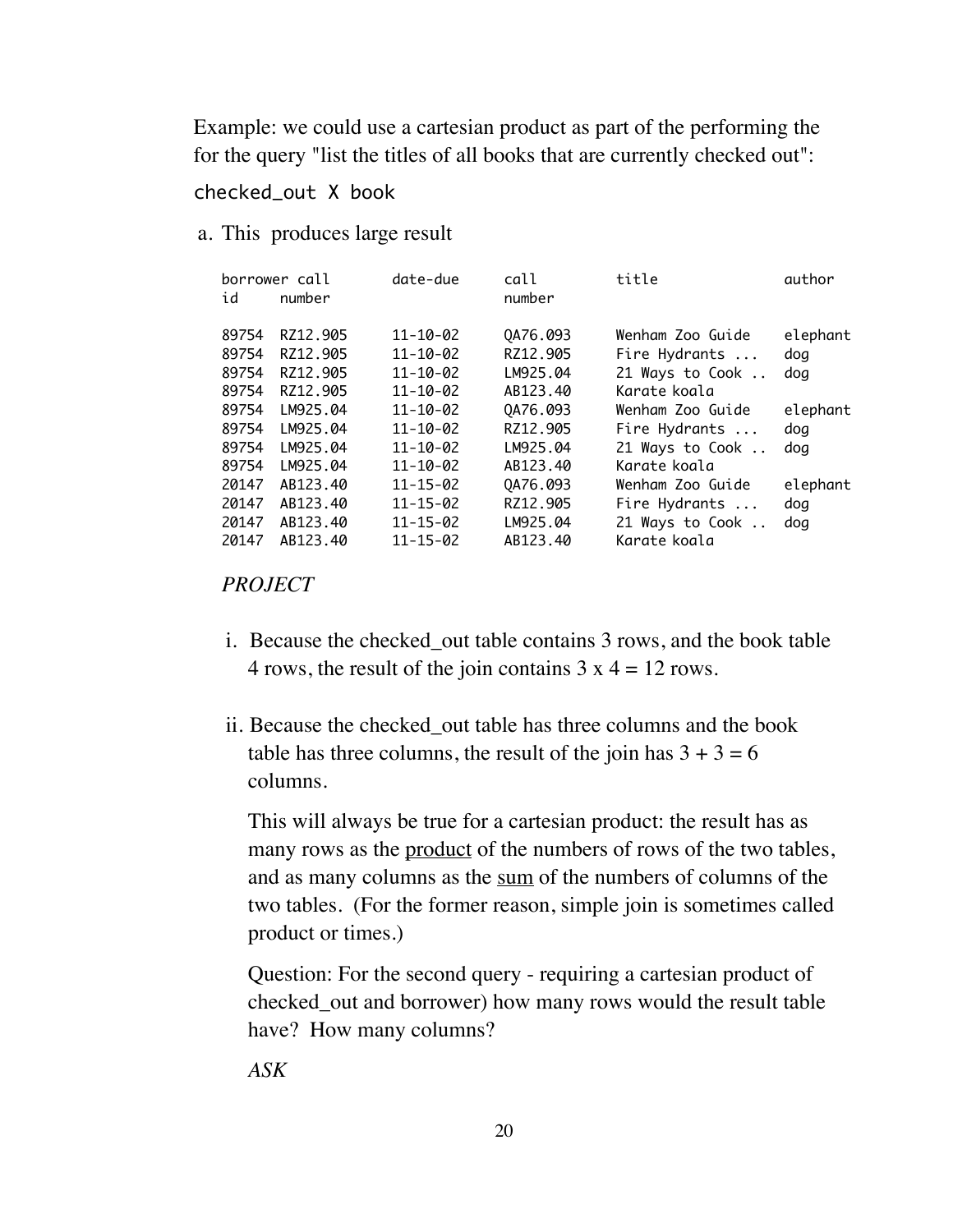$3 \times 5 = 15 \text{ rows}$  $3 + 3 = 6$  columns

b. However this result is not really useful, Instead, when we combine two tables generally only certain rows are meaningful.

Example: in the above, the call number appears twice - once from each table - but only the rows in which the two values of call number are the same tell us anything worth knowing - i.e. the fact that book RZ12.905 is checked out means that the title of RZ12.905 is of interest. On the other hand, the row that pairs RZ12.905 with QA76.093 means nothing. Thus, the cartesian product must almost always be immediately followed by a select.

1. One way to do this is to do a select after the join - e.g.

∏ σ checked\_out Χ book title checked\_out.call\_number = book.call\_number checked\_out

- 2. Since relational algebra is a procedural language, this implies that we do the cartesian product first and then go through every row of the result keeping only those that satisfy the condition.
- 3. A much more efficient way to do this would be the examine each row of the cartesian product when it is generated and only keep rows that satisfy the condition, discarding the rest.

This yields an operation called JOIN , which has the following symbol (where the theta stands for the selection condition)

 $|X|_{\theta}$ 

Often the join condition specified by the theta will be requiring equality of values for some columns between the two tables - as is the case here. Such a join is sometimes called an equijoin, And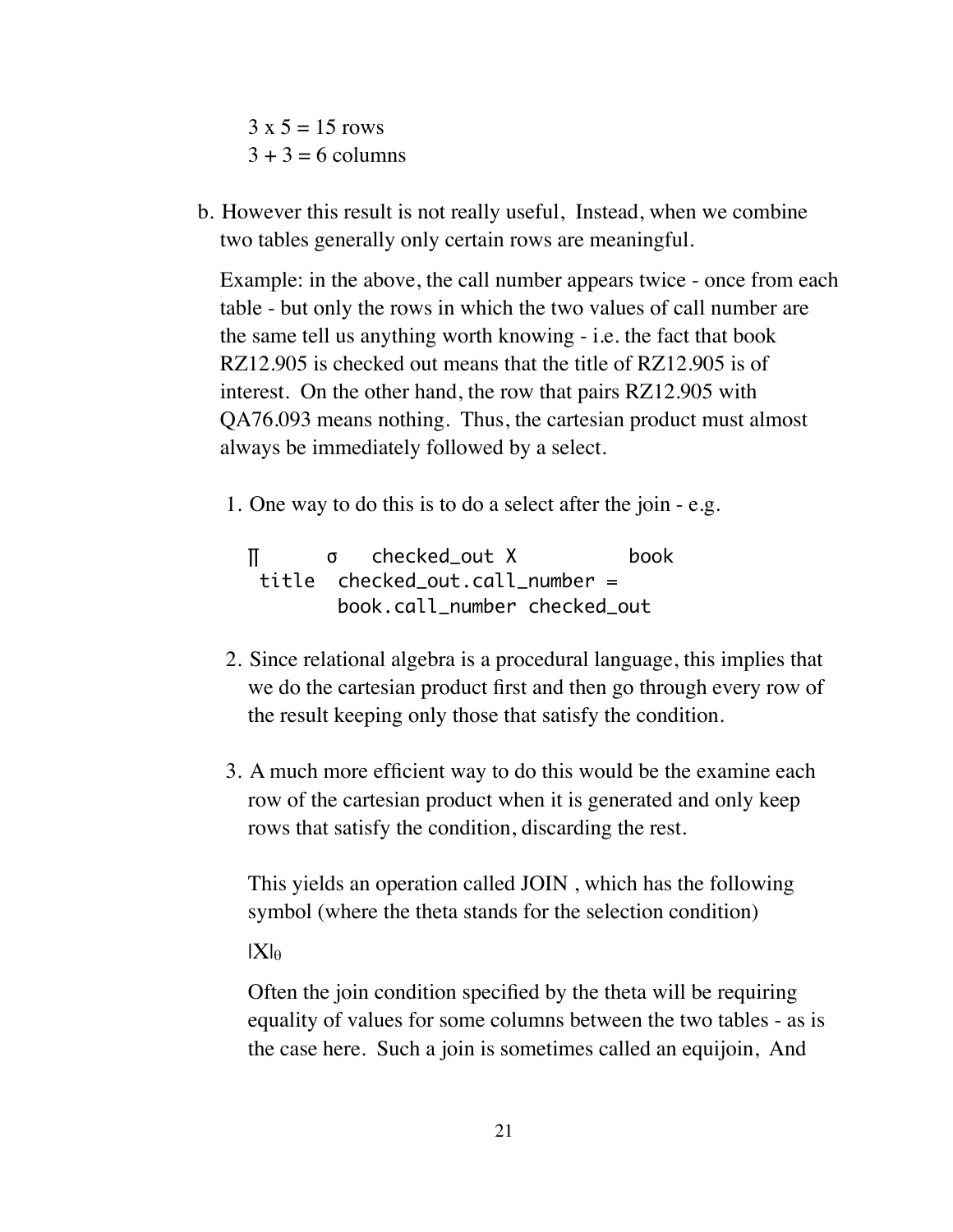sometimes a join in which the join condition is something other than a match of values is called a theta join.

c. In formulating the condition, of course, one must use attribute names from both relations in the join. Since there is no rule that each relation must have unique attribute names (and, in fact, there are good reasons for having common names between relations), one must often qualify attribute names by the name of the relation they come from.

If we now project this on title, we get the answer to our query about title of books checked out:

```
∏ checked_out |Χ|θ book
title checked out.call number =
               book.call_number
```
(Note that we do not need to qualify the title attribute, since it appears in only one relation.)

What is the result of this query?

*ASK*

Fire Hydrants I Have Known 21 Ways to Cook a Cat Karate

d. In similar fashion, our fifth query ("List the names of all borrowers having one or more books overdue.") can be answered by using a join with project as above, but with an additional join conditions (or, less efficiently, a select after the fact)

|            | $cheched_out$ $ X _0$ borrower |
|------------|--------------------------------|
| last_name, | $checked_out.borrower_id =$    |
| first_name | borrower.borrower id $\wedge$  |
|            | $date\_due <$ today            |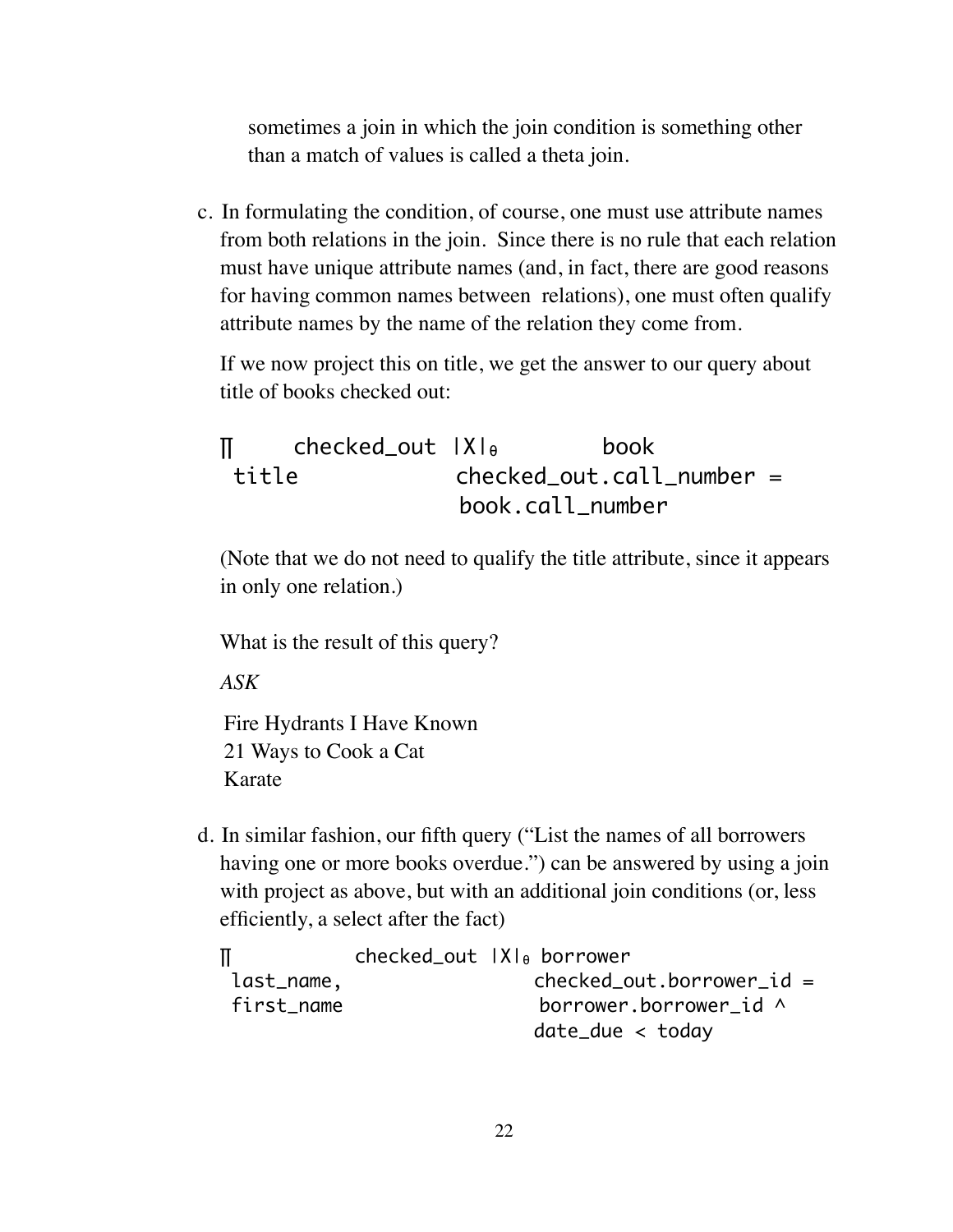- 4. When our join is an equijoin based on columns having the same name (as was true in this case), we typically don't want the common value to appear twice. Relational algebra defines s special variant of the join for it called the NATURAL JOIN (denoted by the the join symbol with bars on each side but without an explicit join condition.  $|X|$ ).
	- a. Example: the query "list the titles of all books that are currently checked out" could be done using a natural join as follows:

 $\Pi$  (checked\_out  $|X|$  book) title

This eliminates the need for explicitly specifying the join condition, though projection is still needed to eliminate columns other than the title.

- b. However, the query "List the names of all borrowers having one or more books overdue", if done with a natural join, also requires a selection following the natural join to select only the rows for overdue books.
- c. The natural join is defined to require equality of values in the columns in the two joined tables having the same name and the definition also specifies that only one copy of the common column(s) is included in the result.
- d. It could be realized by using a join combined with projection (or cartesian join plus both selection and projection.) However, if the natural joint is available it is simpler to use because one need not explicitly specify the join conditions.
- e. Note that natural join is defined in terms of attribute names. This presupposes that when columns in two different tables have the same name, they refer to the same thing. If the different names mean different things, the result could be undesirable - e.g. suppose our employee table included a "title" attribute which was the employee's job title - then

book |X| employee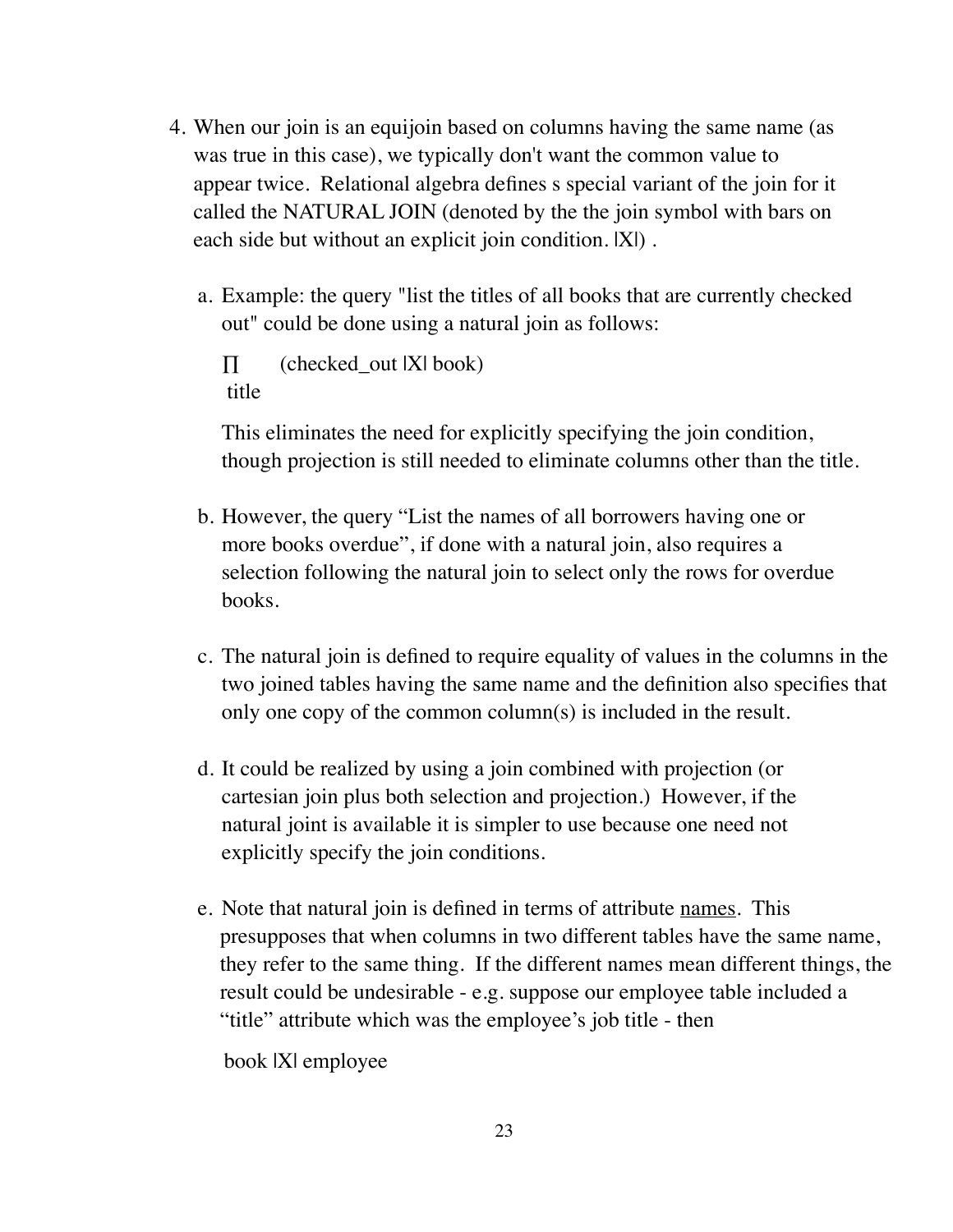would give a table listing employees whose job title is the same as the title of some book! (The possibility that something like this might happen accidentally when a column is added to a table is a reason why some experts discourage use of natural join and some systems (e.g. the one we will use, IBM Db2) do not support it.)

- 5. Another variant of join is the OUTER JOIN, which can either be a variant of any equijoin. (We will use the natural join for example here - but remember it can also be used with any type of equijoin.)
	- a. An ordinary natural join operation will omit from the result any row from either table that does not join with some row from the other table.

Example:

List the titles of all books, together with the borrower id of the person (if any) who has the book out. As a first attempt, we could use the following approach:

∏ book |X| checked\_out title borrower\_id What is the result of this query?

*ASK*

| Fire Hydrants I Have Known\ | 89754 |
|-----------------------------|-------|
| 21 Ways to Cook a Cat       | 89754 |
| Karate                      | 20147 |

b. Note that there is no row in this table for Wenham Zoo Guide. Why?

*ASK*

Wenham Zoo Guide is not checked out, so there is no row in the checked\_out table for the row in book to join with.

c. If we want to be sure all books are included, even if not checked out, we can use an outer join: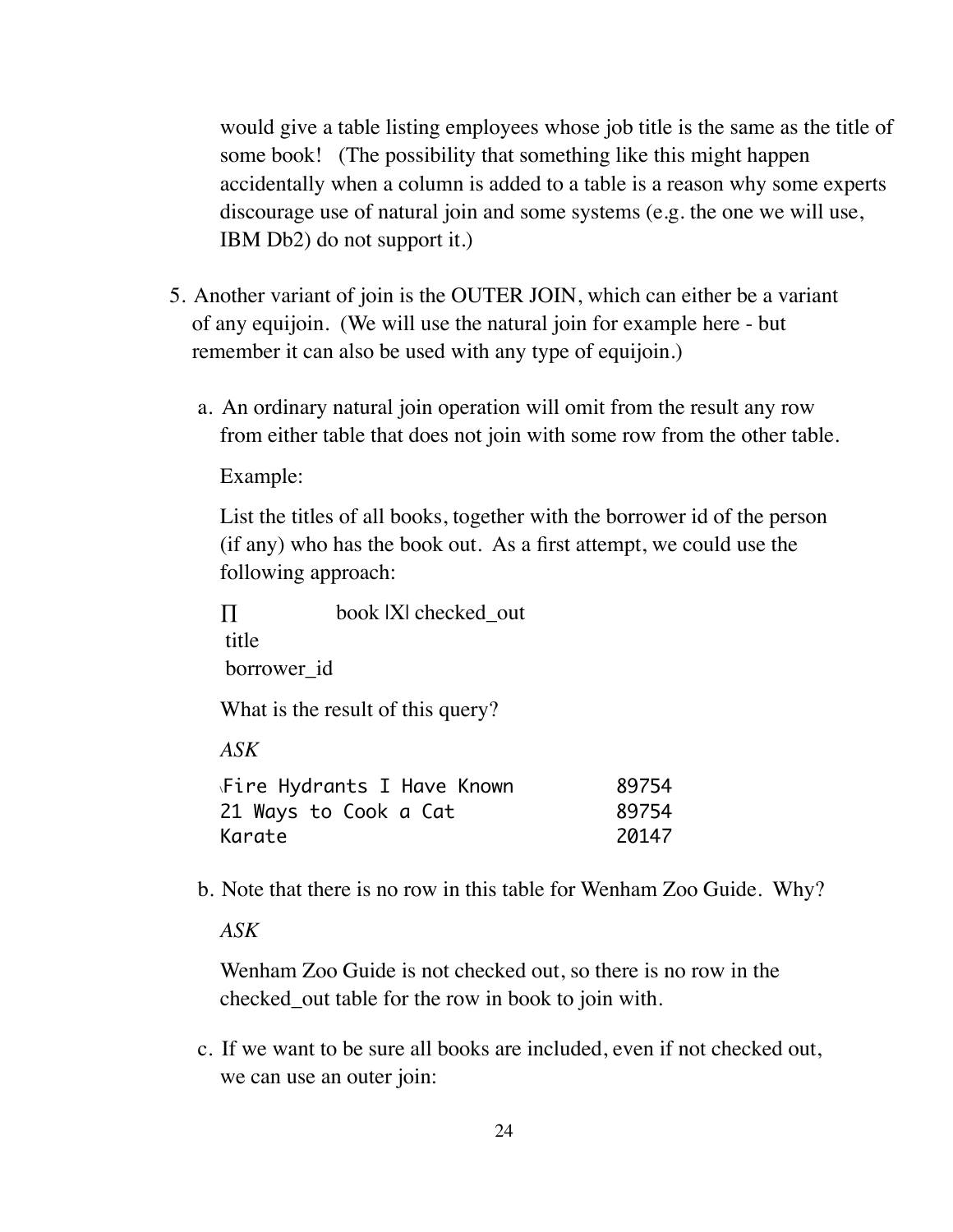∏ book ⊐Χ| checked\_out title borrower\_id

which will pair any tuple in book that does not join with any row in checked\_out with a "manufactured" row of all nulls

- d. The outer join comes in three versions
	- i. The left outer join denoted  $\exists X\vert_{\theta}$  or  $\exists X\vert$  which we used above joins any tuple in the left relation that does not join with anything in the right relation with a dummy tuple of all nulls. Any tuple in the right relation that does not match a tuple in the left is absent from the result.
	- ii. The right outer join denoted  $|X_{\theta} \mathsf{E}$  or  $|X \mathsf{E}$  joins any tuple in the right relation that does not join with anything in the left relation with a dummy tuple of all nulls. Any tuple in the left relation that does not match a tuple in the right is absent from the result.
	- iii.The full outer join denoted  $\exists X_{\theta} \sqsubset \neg X \sqsubset \neg Y$  combines the above hence no tuple from either table is omitted.
- E. The operation RENAME takes a given table and gives it a new name, possibly also renaming its attributes as well. Rename is denoted by the Greek letter rho - ρ.
	- 1. This operation is often used in doing a join between a table and itself.
	- 2. Example: Our query "List the names of employees together with their supervisor's name" requires joining the employee table with itself on the condition that the employee's supervisor\_ssn matches the supervisor's ssn."

This requires giving the table a second name so that we can refer to it under two names, as follows: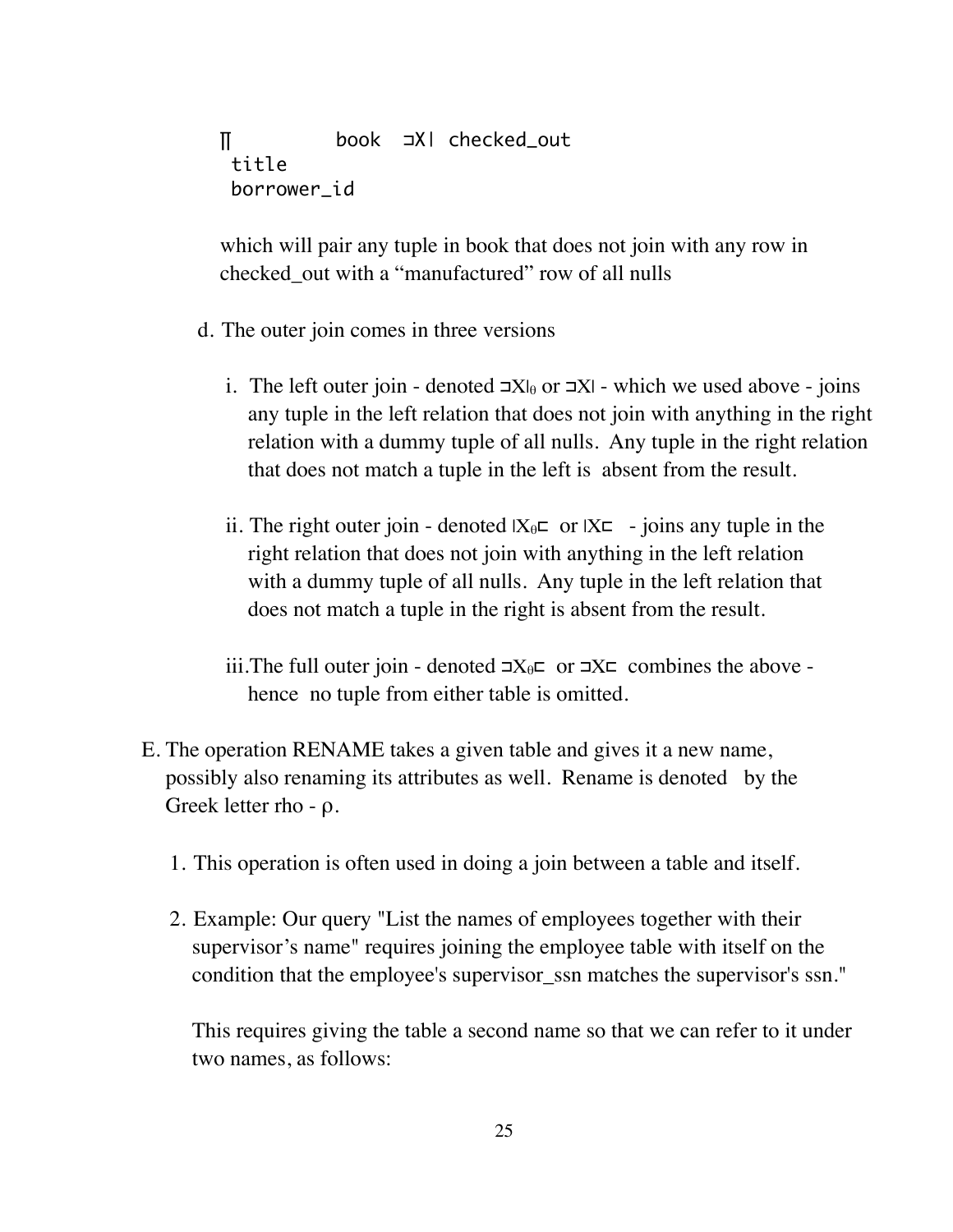$\P$  employee|X| $θ$  (ρ employee) employee.last\_name employee. supervisor employee.first\_name supervisor\_ssn = supervisor.last\_name supervisor.ssn supervisor.first\_name

- a. The rename operation here causes the second copy of employee to be called supervisor for the purposes of qualifying names in the select and project.
- b.However, this fails to produce a row for anthony aardvark.

ASK WHY? (Hint - look closely at the employee table)

anthony aardvark has no supervisor!

c. How would we fix this?

ASK

Use a left outer join

 $\Pi$  employee ⊐XIθ (ρ employee) employee.last\_name employee. supervisor employee.first\_name supervisor\_ssn = supervisor.last\_name supervisor.ssn supervisor.first\_name

3. Another example: "List the names of all employees who earn more than their supervisor". We can do this by

∏ σ (ρ employee |Χ|<sup>θ</sup> ρ employee) e.last\_name e.salary> e e.supervisor\_ssn = s e.first\_name s.salary s.ssn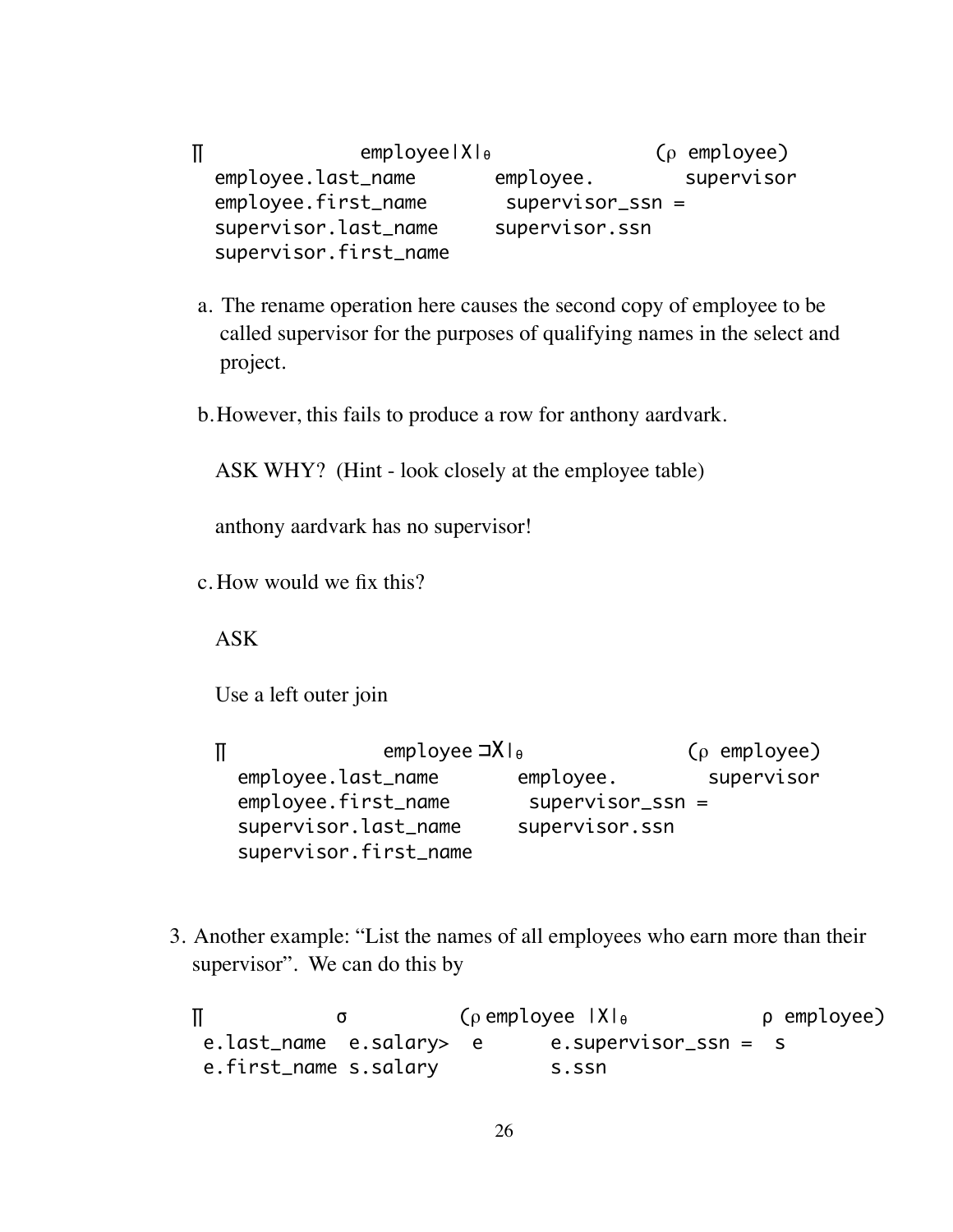or folding the salary comparison into the join condition (and also renaming both tables)

```
∏ (ρ employee |Χ|θ ρ employee)
e.last name e e.supervisor ssn = s
e.first name s.ssn ^
                   e.salary > s.salary
```
What is the result of this query?

*ASK*

| elephant | emily     |
|----------|-----------|
| fox      | frederick |

- 4. Actually, as the example above suggests, when we need to qualify column names, it is often convenient to rename the tables in a join to simplify the names involved in the selection clause and other operations
- 5. The rename operation can also be used to rename the columns of a table we will see an example of this shortly
- F. The operation UNION takes two relations on the same scheme and combines them into one, eliminating duplicate tuples.
	- 1. Example: Our query "List the names of all people connected with the library - whether borrowers, employees, or both." requires combining information from the borrower table and the employee table. A join is <u>not</u> what we want - in no sense would pairing a borrower and an employee make sense - we want to know the names of people who are either or both. We need a union in this case.
	- 2. One requirement for the union is that the schemes of the two tables be the same - that is, the same number and domains of the columns. Borrowers don't have a salary or a supervisor, and borrower ids and ssns - though serving similar roles, are actually drawn from separate domains. We therefore use projection to project out all but the thing the two tables have in common: last and first names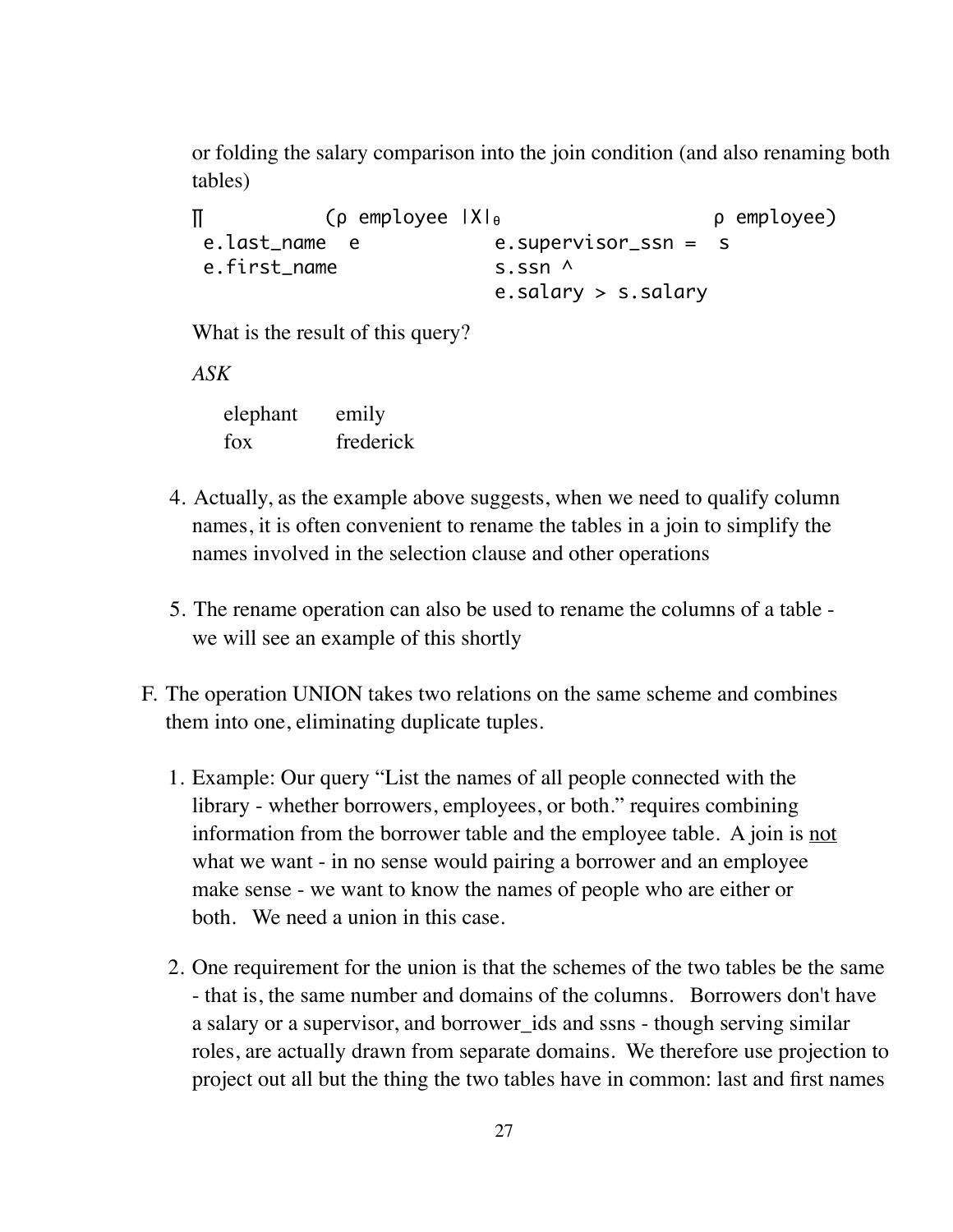|            | $(\Pi$ borrower) $\cup$ $(\Pi$ employee) |
|------------|------------------------------------------|
| last name, | last name,                               |
| first name | first name                               |

- 3. The symbol is the familiar set algebra symbol for union: ∪
- 4. Because relations are sets, duplicate rows that would result from a union are discarded - e.g., in the above, suppose an someone were both a borrower and an employee - then their name would appear only once, even though it is in both tables. (Though for efficiency reason, many relational DBMS's allow you to avoid this operation and accept duplicates, since discarding duplicates takes additional processing.)

Example: in the above, there is only one row for aardvark and fox

5. Sometimes, we may have a case where tables being combined by union have similar attributes with different names. In this case, we may need to rename individual attributes.

Example: Suppose we wanted our list to include an "id" attribute in both cases choosing either the borrower\_id or the ssn as appropriate. This could be done by:

| $\sigma$    | $\P$ borrower) $\cup$ (p |                        | $\mathbb{I}$ employee) |  |
|-------------|--------------------------|------------------------|------------------------|--|
| t1(id,      | borrower_id              | t2(id,                 | .ssn                   |  |
| last_name,  | last_name                | last_name last_name    |                        |  |
| first_name) | first_name               | first_name) first_name |                        |  |

(Note that we use  $\rho$  to rename the "id" attributes to both be called id in the result.)

(Note that, in this case, a person who was both a borrower and an employee (aardvark and fox) definitely appears twice in the result - one with each id!)

G.The operation of DIFFERENCE takes two relations on the same scheme and returns a relation having only those tuples which appear in the first but the not second.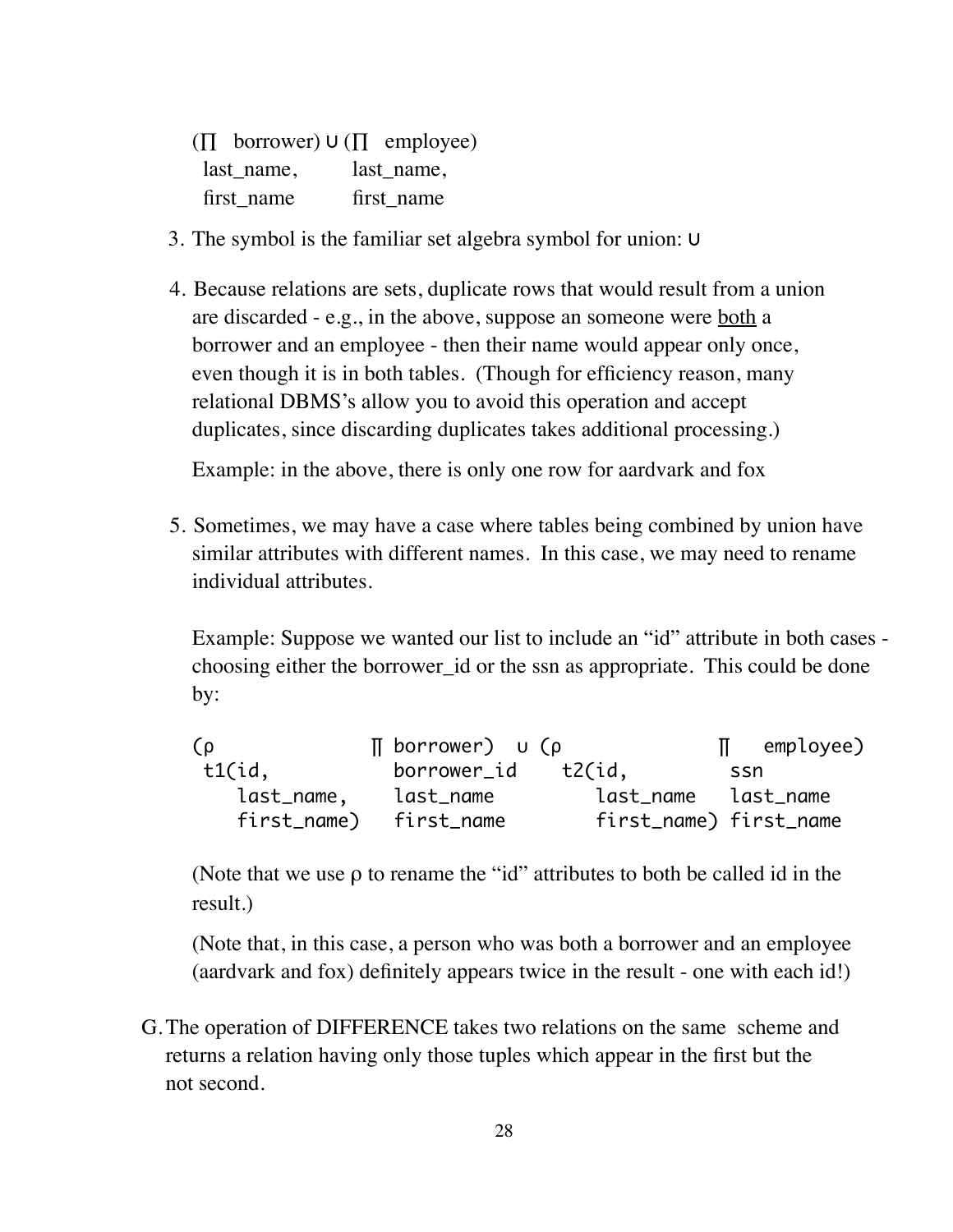Example: Consider the query "List the names of all borrowers who are not employees." How would this be accomplished?

*ASK*

 $(\Pi$  borrower) –  $(\Pi$  employee) last name, last name, first name first name

- 1. The symbol is the familiar set algebra symbol for difference: -
- 2. As with union, the difference operation only makes sense if the tables involved have the same arity, and corresponding attributes come from the same domain.
- H.One other operation is not strictly speaking, not necessary, since it can be expressed in terms of the six primitives (selection, projection, join, rename, union, and difference). But it is useful enough to include it as an operation in its own right anyway.

The operation of INTERSECTION is similar to union and difference, in that it combines two relations having the scheme. But where union produces all tuples that occur in either table, and difference gives those tuples in the first relation but not the second, intersection gives only those tuples that occur in BOTH tables.

Example: How would we answer the question "List all books needed as course reserves that are currently checked out to someone"?

*ASK*

 $(\Pi \text{ reserve book}) \cap (\Pi \text{ checked out})$ call\_number call\_number

(Joining could now be used to get additional information such as the Title of the book and/or the borrower who has it.)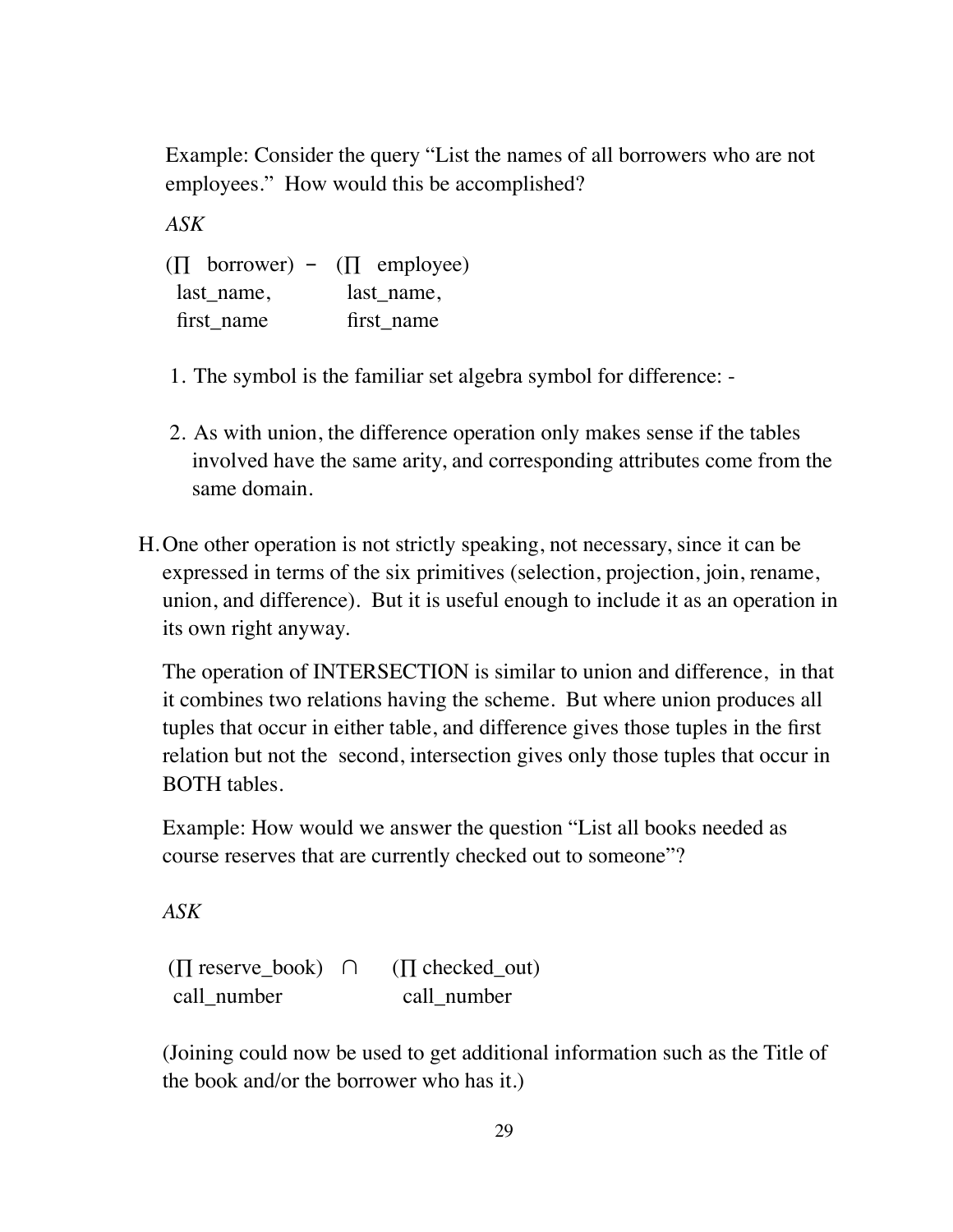- 1. The symbol for intersection is the familiar set algebra symbol ∩
- 2. If intersection is not available in a particular commercial query language, it can be implemented from the other primitives as follows:

to form the intersection of relations R1 and R2, compute

R1 - (R1 - R2)

- a. R1 R2 computes all tuples in R1 but not in R2
- b. therefore R1  $(R1 R2)$  leaves only those tuples from R1 which also occur in R2 - i.e. all tuples occurring in BOTH R1 and R2.
- 3. As with union and difference, intersection only makes sense if both tables have the same arity and corresponding attributes come from the same domains. (Note how we used projection in the example to facilitate this.)
- I. An additional operations that extends the basic relational algebra, is generalized projection - allow a projection expression to contain computations based on column values, not just column values themselves.

Example:

List the call numbers of all overdue books, together with the number of days they are overdue.

*ASK* 

∏ σ checked\_out call\_number date\_due < today today - date\_due